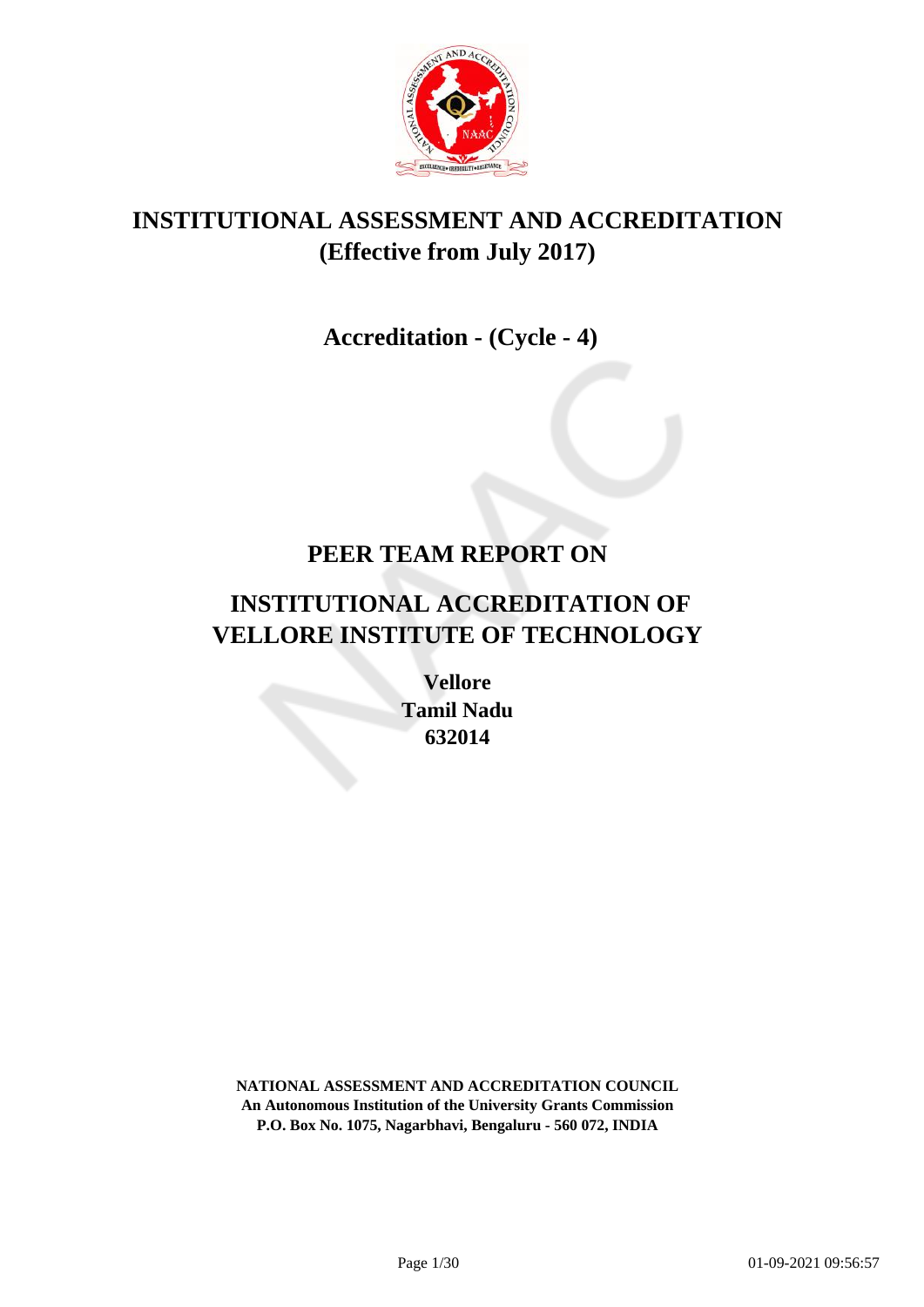### **Section I:GENERAL INFORMATION**

| 1. Name & Address of the           | <b>VELLORE INSTITUTE OF TECHNOLOGY</b> |                                       |  |
|------------------------------------|----------------------------------------|---------------------------------------|--|
| institution:                       | Vellore                                |                                       |  |
|                                    | <b>Tamil Nadu</b>                      |                                       |  |
|                                    | 632014                                 |                                       |  |
| 2. Year of Establishment           | 2001                                   |                                       |  |
| 3. Current Academic Activities at  |                                        |                                       |  |
| the Institution(Numbers):          |                                        |                                       |  |
| Faculties/Schools:                 | 17                                     |                                       |  |
| Departments/Centres:               | 48                                     |                                       |  |
| Programmes/Course offered:         | 79                                     |                                       |  |
| <b>Permanent Faculty Members:</b>  | 1744                                   |                                       |  |
| <b>Permanent Support Staff:</b>    | 1089                                   |                                       |  |
| Students:                          | 33322                                  |                                       |  |
| 4. Three major features in the     | 1. Deemed-to-be-University             |                                       |  |
| institutional Context              | 2. Strong and Dedicated Management     |                                       |  |
| (Asperceived by the Peer Team):    | 3. Excellent Infrastructure            |                                       |  |
| 5. Dates of visit of the Peer Team | From: $25-08-2021$                     |                                       |  |
| (A detailed visit schedule may be  | $To: 27-08-2021$                       |                                       |  |
| included as Annexure):             |                                        |                                       |  |
| 6. Composition of Peer Team        |                                        |                                       |  |
| which undertook the on site visit: |                                        |                                       |  |
|                                    | Name                                   | Designation & Organisation Name       |  |
| Chairperson                        | <b>DR. BIBHUTI BHUSAN</b>              | Director, NATIONAL                    |  |
|                                    | <b>BISWAL</b>                          | <b>INSTITUTE OF TECHNOLGY</b>         |  |
|                                    |                                        | <b>MEGHALAYA</b>                      |  |
| Member Co-ordinator:               | DR. DINESH CHANDRA RAI                 | Professor, INSTITUTE OF               |  |
|                                    |                                        | <b>AGRICULTURAL SCIENCES,</b>         |  |
|                                    |                                        | <b>BANARAS HINDU</b>                  |  |
|                                    |                                        | <b>UNIVERSITY</b>                     |  |
| Member:                            | DR. ANUPAMA SHARMA                     | Professor, Maulana Azad National      |  |
|                                    |                                        | <b>Institute of Technology Bhopal</b> |  |
| Member:                            | DR. SANJAY NALBALWAR                   | <b>Dean, DR BATU LONERE</b>           |  |
| Member:                            | DR. CHIDANANDA REDDY                   | Dean, KARNATAKA STATE                 |  |
|                                    | <b>PATIL</b>                           | <b>LAW UNIVERSITY HUBBALLI</b>        |  |
| NAAC Co - ordinator:               | Dr. M.S. Shyamasundar                  |                                       |  |
|                                    |                                        |                                       |  |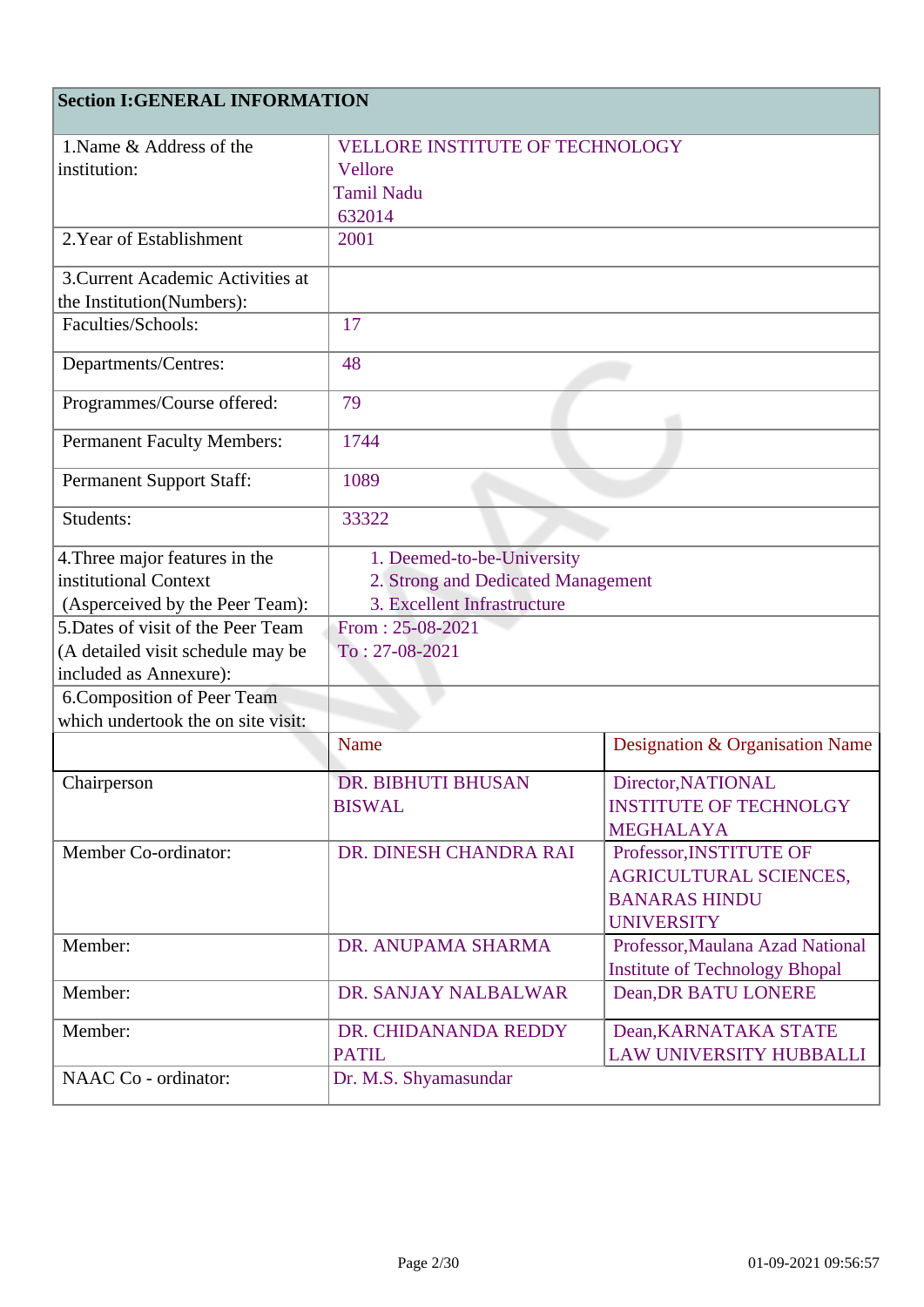#### **Section II:CRITERION WISE ANALYSIS**

Observations (Strengths and/or Weaknesses) on each qualitative metrices of the key Indicator under the respective criterion(This will be a qualitative analysis of descriptive nature aimed at critical analysis presenting strength and weakness of HEI under each criteria)

| Criterion1 - Curricular Aspects (Key Indicator and Qualitative Metrices(QlM) in Criterion1) |                                                                                            |  |
|---------------------------------------------------------------------------------------------|--------------------------------------------------------------------------------------------|--|
| 1.1                                                                                         | <b>Curriculum Design and Development</b>                                                   |  |
| 1.1.1                                                                                       | Curricula developed and implemented have relevance to the local, national, regional and    |  |
| QlM                                                                                         | global developmental needs which is reflected in Programme outcomes (POs), Programme       |  |
|                                                                                             | Specific Outcomes (PSOs) and Course Outcomes (COs) of the Programmes offered by the        |  |
|                                                                                             | Institution.                                                                               |  |
| 1.2                                                                                         | <b>Academic Flexibility</b>                                                                |  |
| 1.3                                                                                         | <b>Curriculum Enrichment</b>                                                               |  |
| 1.3.1                                                                                       | Institution integrates crosscutting issues relevant to Professional Ethics , Gender, Human |  |
| QlM                                                                                         | <b>Values</b> , Environment and Sustainability into the Curriculum                         |  |
| 1.4                                                                                         | <b>Feedback System</b>                                                                     |  |

Qualitative analysis of Criterion 1

The curriculum of all programmes is developed in accordance with the Programme Educational Objectives (PEO) and Programme Outcomes (PO), which in turn are in tune with the vision and mission statements of the VIT. The process of developing the curriculum and the course content takes into consideration the feedback from different stakeholders which ensures that it has relevance to the local, regional, national and global developmental needs. The curricula and course content thus framed are recommended by the Board of Studies and subsequently approved by Academic Council. The curriculum finalized is found to be good in all sense and it takes care of need of the hour.

New courses introduced are aligned with demands of the industries. These courses will enhances the employability skills of students. Courses that are in-tune with the national mission of 'Make-in-India' pave way for the economic growth of the nation. Aligned with the Digital India mission, courses related to latest computer languages like Python/ PERL are made compulsory for all programmes. Courses on renewable energy, climate change and environmental effects are also offered to sensitize the students to global health. In addition, a range of co-curricular and extra-curricular activities (mandatory as part of the curriculum) are aligned with the overall development of the student, which has an impact on the national and global developmental needs.

The institute ensures integration of relevant cross cutting issues in the curriculum of all the programmes offered. Some of these courses are mandatory requirement for graduation. Taking advantage of the Fully Flexible Credit System (FFCS), students of other programmes can register these courses (under Open Elective category). Additionally, VIT admits students from all regions of India and from several countries abroad. The peer and group learning, extra-curricular courses act as melting pot cutting across age, gender, nationality not only to absorb but also to respect other cultures. Following are some of the specific information that relates to the above requirement. Gender As part of the Ethics and Values course, students are required to address the issues related to women empowerment, female foeticide prevention, child abuse, responsible living and others. Rallies and street plays, involving students, address gender related issues. As part of Law programmes, courses on 'Right to Education – Women, Minority, Equality and Environment', 'Gender, Caste and Law' and others are offered. Environment and Sustainability Environmental Science is a mandatory course in all the undergraduate programmes. Apart from this, courses on 'Environment Impact Assessment',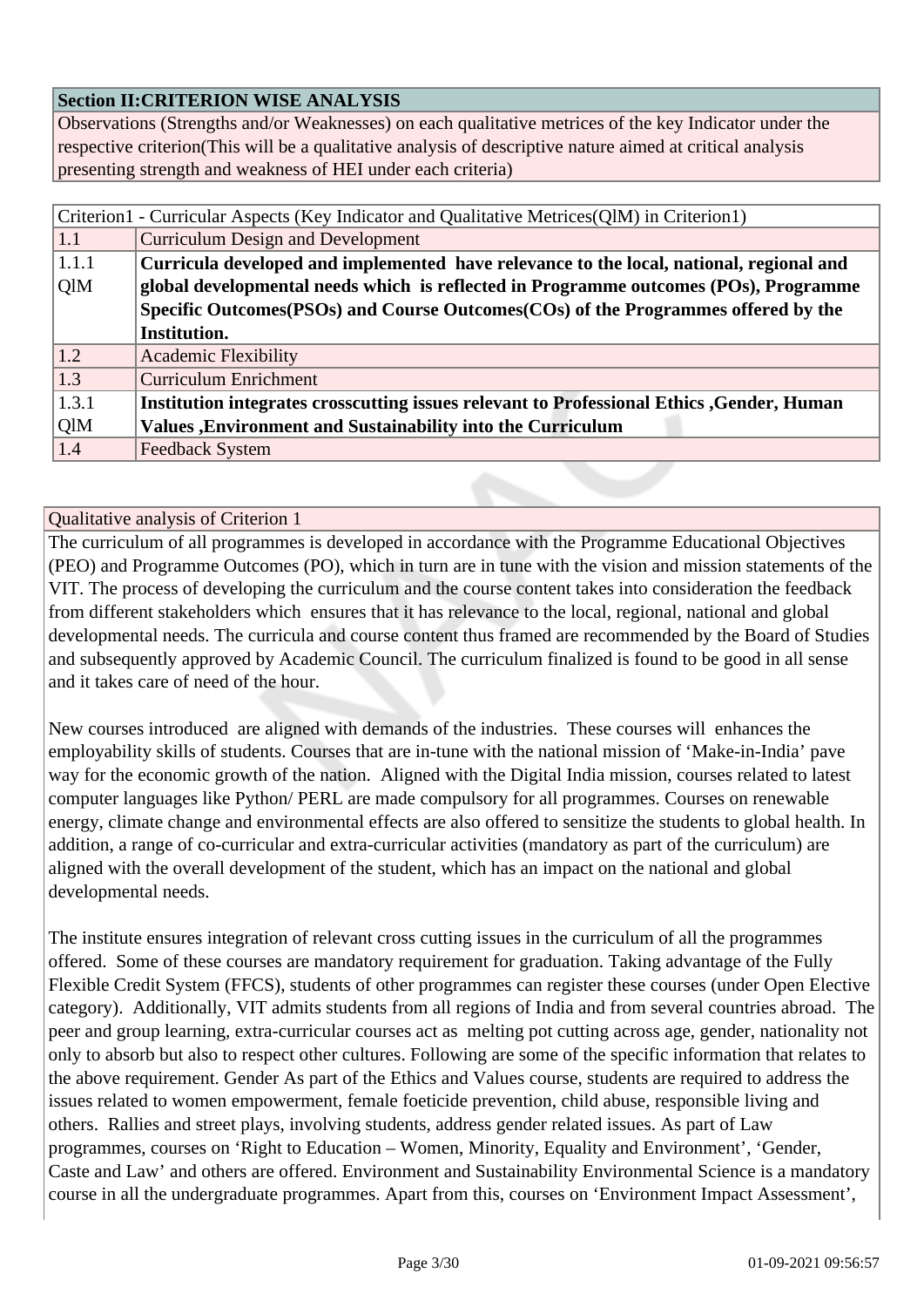'Environment Quality Monitoring', 'Environmental Audit' and several others address the issues related to Environment and Sustainability. Students are involved in green auditing of the campus and keep track of carbon footprint of the campus. The students of architecture have courses on using natural and sustainable resources in their curriculum. The organic cultivation for students of agriculture showcase the importance of nature in Agriculture. Human Values and Professional Ethics Course on Ethics and Values is mandatory for all the undergraduate students. In addition to this, other courses such as Bioethics, Corporate Ethics, Business ethics, Media Ethics are incorporated in the curriculum of relevant programmes. Topics on manners and etiquettes are covered in courses related to soft skills. VIT has made the participation of students in extracurricular activity as a mandatory requirement for graduation. At present 90 clubs and 53 chapters are available for students. Students can register in any one of these clubs / chapters, depending on their interest and undertake activities related to the chosen field and in many instances the students extend their support to the social cause and create awareness related to gender and address issues related to sustainable living. Visit to orphanages, as part of their extracurricular activity, make the students to respect the human values and make them understand the moral social responsibility.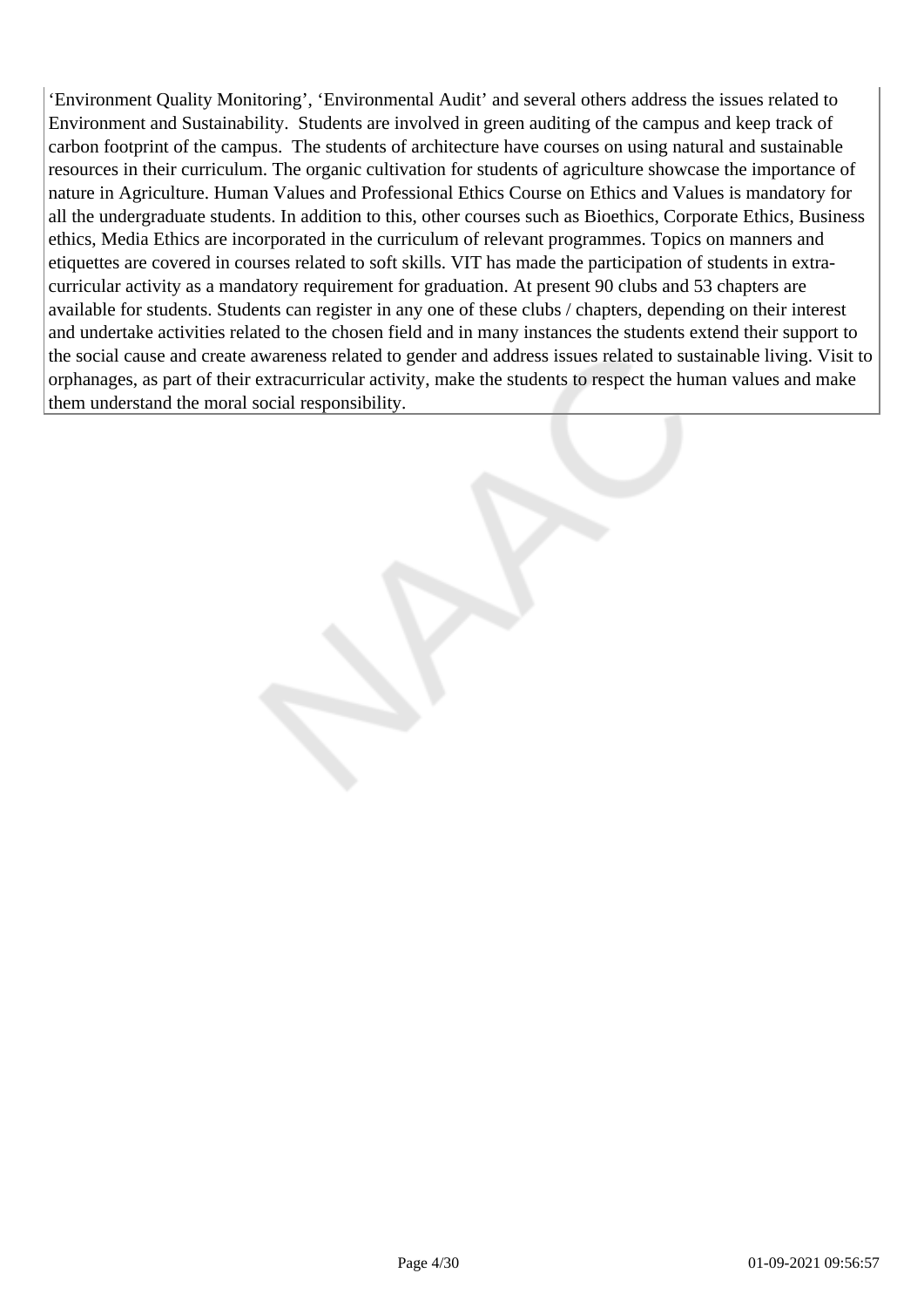|       | Criterion2 - Teaching-learning and Evaluation (Key Indicator and Qualitative Metrices(QlM) in Criterion2) |  |
|-------|-----------------------------------------------------------------------------------------------------------|--|
| 2.1   | <b>Student Enrollment and Profile</b>                                                                     |  |
| 2.2   | <b>Catering to Student Diversity</b>                                                                      |  |
| 2.2.1 | The institution assesses the learning levels of the students and organises                                |  |
| QlM   | special Programmes for advanced learners and slow learners                                                |  |
| 2.3   | <b>Teaching-Learning Process</b>                                                                          |  |
| 2.3.1 | Student centric methods, such as experiential learning, participative learning and problem                |  |
| QlM   | solving methodologies are used for enhancing learning experiences                                         |  |
| 2.3.2 | Teachers use ICT enabled tools including online resources for effective teaching and                      |  |
| QlM   | learning process.                                                                                         |  |
| 2.4   | <b>Teacher Profile and Quality</b>                                                                        |  |
| 2.5   | <b>Evaluation Process and Reforms</b>                                                                     |  |
| 2.5.3 | IT integration and reforms in the examination procedures and processes (continuous                        |  |
| QlM   | internal assessment and end-semester assessment) have brought in considerable                             |  |
|       | improvement in examination management system of the institution                                           |  |
| 2.6   | <b>Student Performance and Learning Outcomes</b>                                                          |  |
| 2.6.1 | The institution has stated learning outcomes (generic and programme specific)/graduate                    |  |
| QlM   | attributes which are integrated into the assessment process and widely publicized through                 |  |
|       | the website and other documents                                                                           |  |
| 2.6.2 | Attainment of Programme outcomes, Programme specific outcomes and course outcomes                         |  |
| QlM   | are evaluated by the institution                                                                          |  |
| 2.7   | <b>Student Satisfaction Survey</b>                                                                        |  |
|       |                                                                                                           |  |

Assessing learning levels of students VIT has a robust and dynamic mechanism of assessing the learning levels of the students. On admission to various programmes, the students undertake a Computer Based Test (CBT) which assesses the English language proficiency. Based on the performance of students, a series of noncredit English Language bridge courses are offered to students with low proficiency. After completion of these courses, the credit course on English is offered. This enables the institution to address the difficulties of students who had their studies in vernacular medium. Since students with diverse mix of courses taken in the qualifying examination are being admitted to various programmes, customized bridge courses such as Introduction to Life Sciences, Basic Mathematics, Introductory Biology, Anatomy and Physiology, Life Science for Biomedical Engineers and Agricultural Heritage are offered as applicable. Special initiatives for Slow Learners Students scoring less than 50% in the first Continuous Assessment Test I (CAT-I) are classified as slow learners. A provision is available in the institutional LMS to faculty member to upload the required material for slow learners, and a follow-up action is also taken in the form of additional classes, tutorials, and assignments. The flexible credit system followed in the institution facilitates the students to pace their learning. Special Programs for Advanced Learners Opportunities exist for students to complement and enhance their learning experience by crediting additional courses in diverse areas. Students having more than 8.5 CGPA are eligible for Minor or Honours credential. The advanced learners can secure additional 15 credits in any specialization and earn a Minor Credential. Students can also choose additional 15 credits in their program of study and earn an Honours Credential. The institute also facilitates research at the undergraduate level and enables students to earn credits by registering for Undergraduate Research Experience (URE). The regulation also permits students to complete the theory/lab credit requirements in advance, so that they can do their capstone project as Semester Abroad Program (SAP) or in industries. The vibrant set of student clubs and chapters of Professional Societies provide advanced learners to have hands - on experience in various domains of their choice.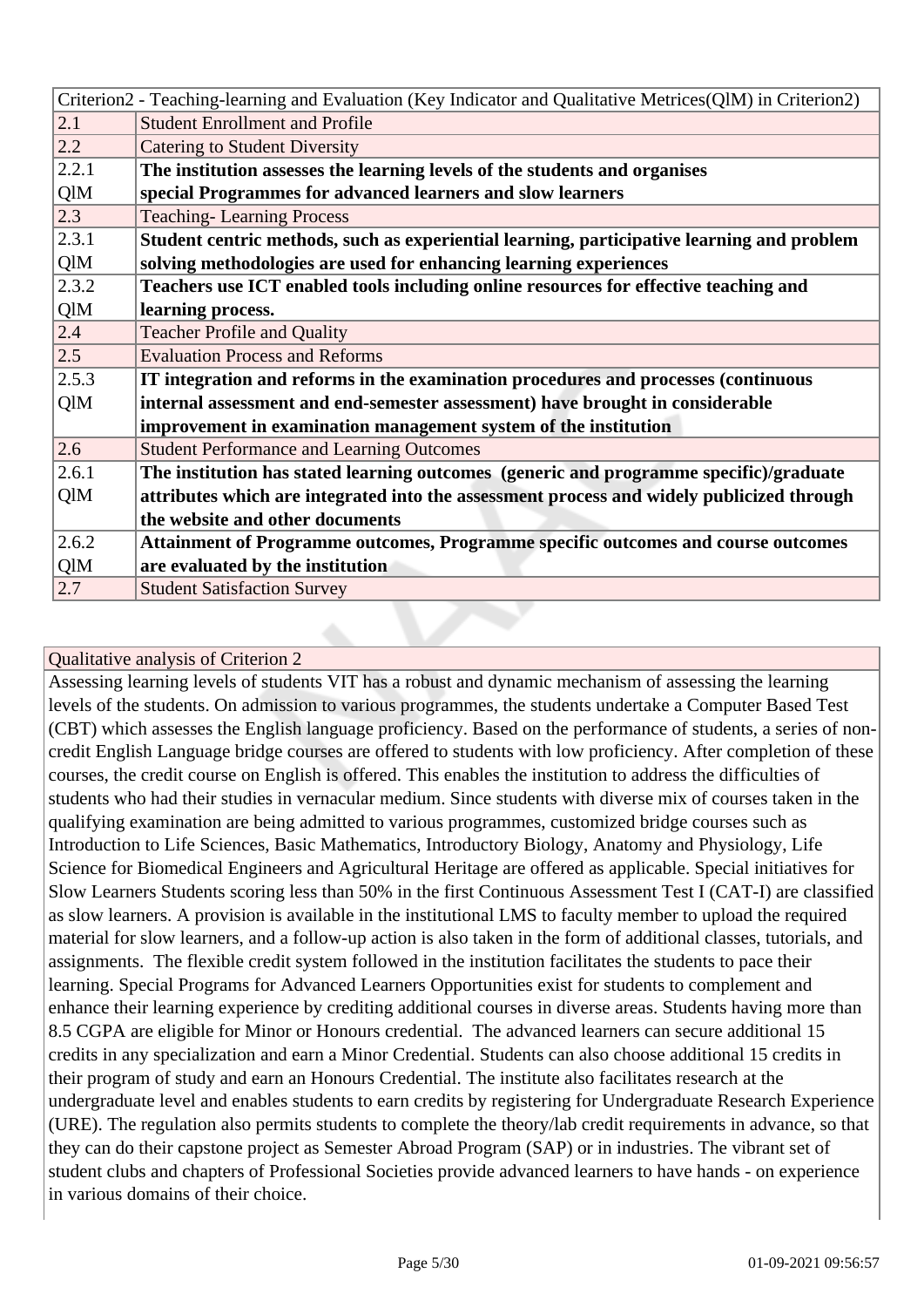VIT introduced Curriculum for Applied Learning (CAL) and objective of CAL is to emphasize student centric methods. It is seen that student-centric methods and the three principal learning modes are given due weightage in planning the curriculum and this aspect is made a regular component in majority of the courses. Most of the core courses have either a regular laboratory or project component as part of the course. Participatory Learning: Active Learning Methods (ALMs) like Group Discussions, Workshops, Assignments, Technical clubs, Hackathon etc. help the students whose learning style is in sync with Participatory Learning. Students are also encouraged to carry out the projects in groups. Experiential Learning: Most of the core courses have either a regular laboratory or project component as part of the course. In CAL, the students have an opportunity to "Learn by doing" in at least 60% of the courses. This can be either through conventional laboratory or project based learning. The VIT utilizing various techniques like simulations, demonstrations, case studies, etc. in the implementation of experiential learning. Problem Solving Methodologies: The teaching-learning process at VIT, incorporates some mandatory innovative courses blended in the curriculum. Under-graduate engineering students should undergo courses like "Technical Answers to Real World Problems (TARP)", "Introduction to Innovative Projects (IIP)" and "Lean Start-up Management (LSM)". Students are expected to register for TARP course in the pre-final / final year. The objective of this course is to identify real life problems and use engineering principles / technologies to address the problem. The solution is expected to be in the form of fabrication / coding / modelling / product design / process design / relevant scientific methodologies. While solving the problems, students are expected to take care of technical, economic, social, environmental, political and demographic feasibility. The course on "Lean Start-up Management" helps the students to identify business opportunities that utilise their technical expertise. The student should propose a business model/plan and also explore the various funding opportunities for such ventures. The student is made aware of legal, regulatory, corporate social responsibility and tax related issues. The course on "Introduction to Innovative Projects" aims to develop innovative thinking skills and helps in building confidence to handle day-to-day issues. These courses in the curriculum enhance the learning experience of the students.

The learning characteristics of the current generation students are increasingly inclined towards digital, web and mobile based technologies. In view of recent advancements in ICT, the teaching learning process at VIT has been realigned. VIT has taken care of integration of ICT in education, inter alia, does promote autonomous learning, student-centered learning, higher order thinking, problem solving, cooperative learning, collaborative learning, social learning and self-paced learning and finally, integrated learning. VIT has developed an indigenous Learning Management System (LMS) called V-TOP and most of the teaching learning process tools have been integrated into it. In addition to institutional LMS, the faculty members can also use open source educational software MOODLE, which is customized specifically for VIT's teaching-learning infrastructure management and administration. Evaluation of student performance under various parameters over an extended period of time in the semester is being carried out through V-TOP. The LMS is taking care all expected activities. collaborative study, blogs and forums, and assessment of the performance. All class rooms are equipped with LCD, Wi-Fi and Smart Board. Each school has a dedicated smart class room with Lecture Capturing System (LCS). VIT has a vast collection of online resources; faculty and students can use the digital library software called VIT e-Gateway, which comprises of full text databases, e-journals and ebooks like, Sciencedirect, Springer, IEEE, RCS, INDIA STAT, EBSCO, NATURE, Taylor and Francis etc. It also contains electronic thesis data bases like ProQuest. VIT has developed a mobile application of the library called MyLoft. The institute has also developed a new feature, V-PROPEL, a Virtual Programming Lab (VPL), which automatically validates source codes written in various programming languages. It supports more than 25 programming languages and scripts. From 2017 onwards, VIT has added more than 3000 lectures captured using Lecture capturing system installed in Smart Class rooms. More than 60 full courses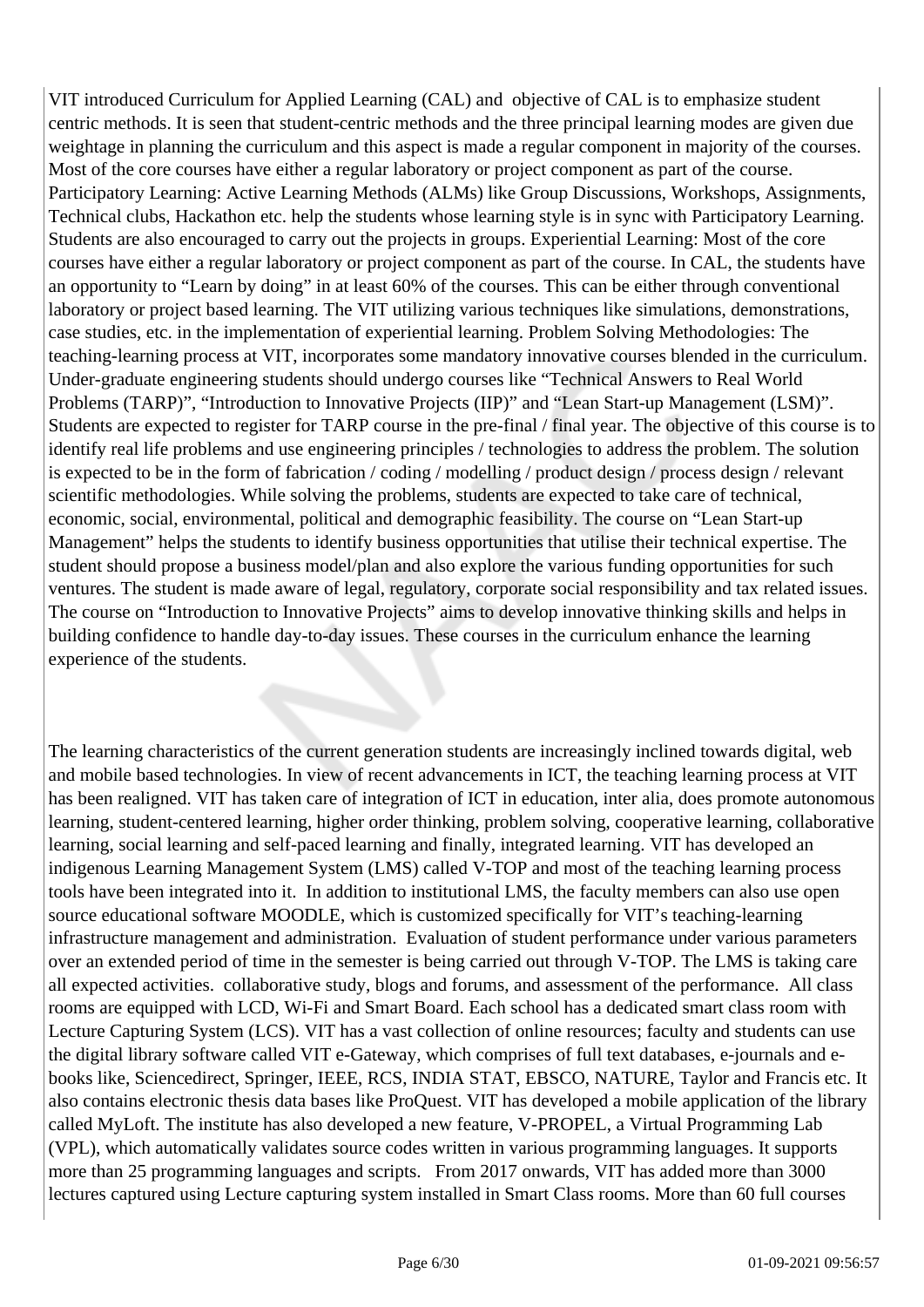have been captured so that they can be used by the students for their revision as and when they want. The institute strives towards becoming the epitome of excellence in the field of online education and allied areas. To facilitate these objectives, VITOL (VIT On Line learning institute) equipped with world-class virtual studio was inaugurated in 2019, with an objective to provide MOOC courses with exceptional learning experience through cutting edge technologies by the subject experts.

Examination procedures and processes at VIT, all examination related processes and procedures are integrated into the indigenous software V-TOP and is being continuously upgraded. All activities related to examinations including exam scheduling, venue and seating deatils, mark entry, grade processing, publication of results, paper seeing process, revaluation and issue of consolidated grade sheet are carried out digitally. Both relative and absolute grading are practised based on the type and mode of the course and also based on the number of students enrolled in a class. Processes integrating IT Conduct of Examinations: Examinations are conducted in paper (normal) mode. With the faculty empowerment in action, faculty members are empowered to set their own question paper. However, there is also provision for setting common question paper for same courses offered in multiple batches. Question papers are accepted only after moderation by the moderation committee, set up by the Department. The question paper is submitted through V-TOP. Evaluation of Answer Scripts: Digital Valuation System (DVS) From the academic year 2016-17 onwards, Digital Valuation System (DVS) is being practised to reduce the exam cycle time. Under this process, physical answer scripts are scanned using high speed scanners and made available to faculty for digital evaluation. Answer scripts are identified using barcode of the student's registration number and are masked during valuation. During the academic year 2017-18, "Paperless Digital Exam Services" were conducted on an experimental basis through exam pads. Continuous Internal Assessment System Continuous assessments carry an overall weightage of 60%. The assessments include written tests and several other assessment options. Written tests include Computer Based Tests (CBT), Open Note Book (ONB) and Open Book (OB) type, in addition to the regular examination mode. ONB and OB examinations ensure that the students concentrate on developing their higher cognitive levels. The other assessment options include home assignments (both manual and digital), involvement in technical events, online courses, video recording, quiz and several others. Rubrics are well-defined and communicated to the students in advance. All assessments are mapped to the appropriate course outcomes. The marks obtained in the continuous and final assessments are used to quantify the attainment of the course outcome. However, only the grades obtained by the student, in a given course, are considered for calculating the programme outcome and programme specific outcome attainment. Evidence of Success After the introduction of Digital Valuation System (DVS), the following improvements have occurred Removal of totalling errors and errors in evaluating excess questions answered by students Publication of results within 10-12 working days from the last day of the examination which reduced our exam cycle.

IT has been following outcome based teaching learning process and got its first set of programs accredited by ABET in 2010. Currently, all programs of the institution have the generic Program Outcomes (PO) which ensure the attainment of graduate attributes. The programs also have Program Specific Outcomes (PSO), which address the program specific requirements. The PSOs are formulated taking into consideration the expectations of respective professional bodies of the program like UGC,ASME, ASCE, AICTE and IEEE. At the course level, all courses of the program, have well-defined set of course outcomes. The course outcomes are formulated during the syllabus design stage and they address the higher order thinking capabilities. A team of faculty members handling the course formulate the COs and the same is deliberated and approved in the Board of Studies. The project and laboratory components of the courses also separate learning identities. Based on the specific requirements of courses the number of course outcomes vary. All the instruments used for evaluating the student performance, including assignments, quizzes, individual questions of continuous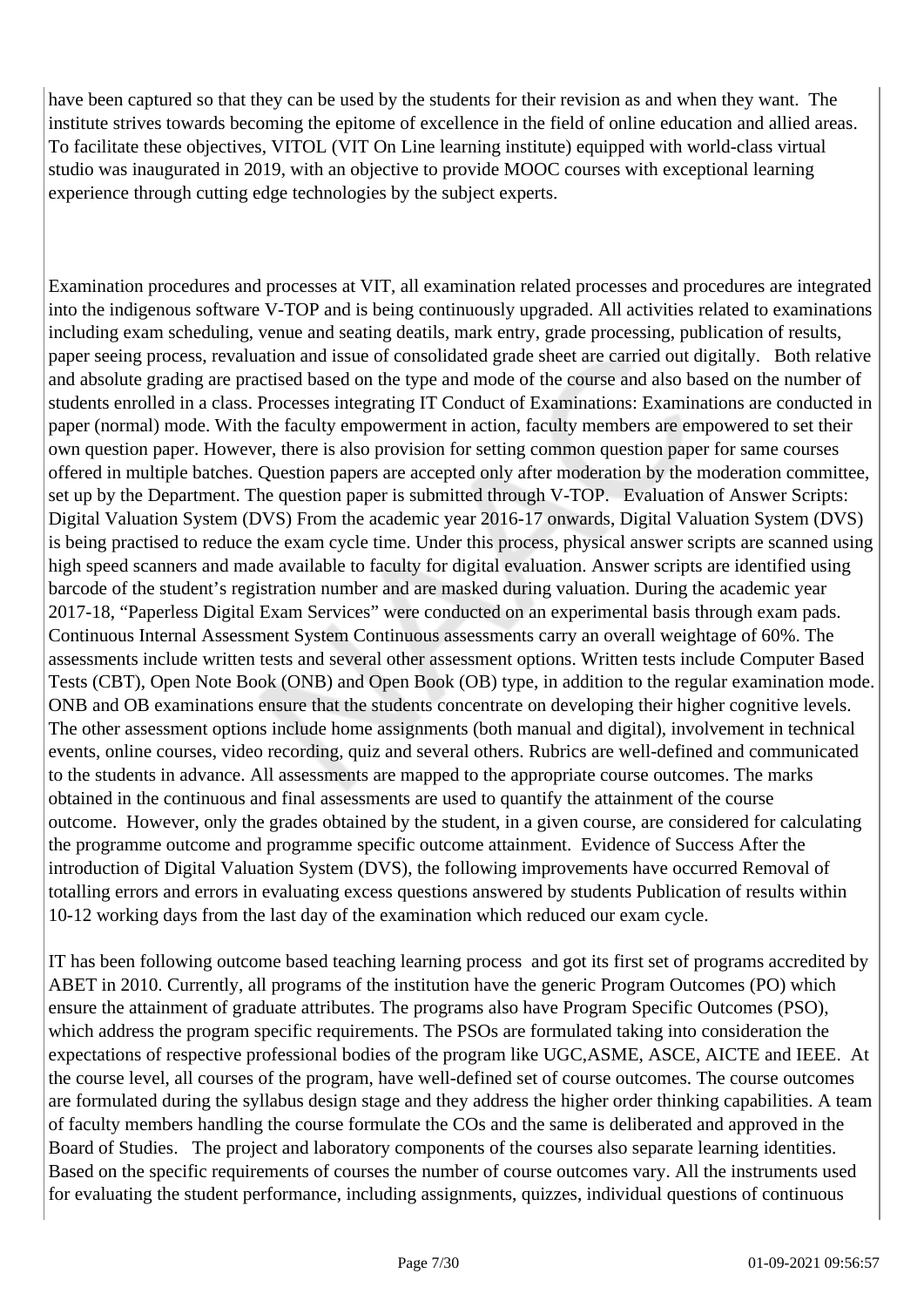assessment tests and final assessment tests are mapped to specific Course Outcomes. This enables the precise quantitative valuation of attainment of course outcomes based on student's output. In all assessment processes, specific emphasis is given to test the attainment of higher order thinking skills. Publicizing PO, PSO & COs The POs and PSOs of all programmes are published in the website of the Institution, in the students' LMS and in the Syllabus books of programmes POs and PSOs are displayed at the strategic locations in Schools. All faculty members are exposed to the concept of Outcome Based Teaching Learning (OBTL) Process Refresher programs are conducted for faculty members on the OBTL Process Thus the institution has in place a well-defined POs & PSOs for all programs and COs for all the courses. These details are published in the institution website and are integrated with the teaching learning and evaluation system of the institution.

It is observed that PSOs are formulated by a team of senior faculty members of the program during the curriculum design stage itself. The PSOs are approved by the respective Board of Studies (BoS) with representation from Industries, after due deliberation. At the course level, all courses of the program, have well-defined set of course outcomes. The course outcomes are formulated during the syllabus design stage and they address the thinking capabilities in addition to other capabilities. A team of faculty members handling the course formulate the COs and then placed in BoS for its approval . The course outcomes are planned and designed so as to cover the entire syllabus and the designated competencies. The project and laboratory components of the courses also separate learning identities.. All the instruments used for evaluating the student performance, including assignments, quizzes, individual questions of continuous assessment tests and final assessment tests are mapped to specific Course Outcomes. This enables the precise quantitative valuation of attainment of course outcomes based on student's output. In all assessment processes, specific emphasis is given to test the attainment of higher order thinking skills. Publicizing PO, PSO & COs The POs and PSOs of all programmes are published in the website of the Institution, in the students' LMS and in the Syllabus books of programmes POs and PSOs are displayed at the strategic locations in Schools.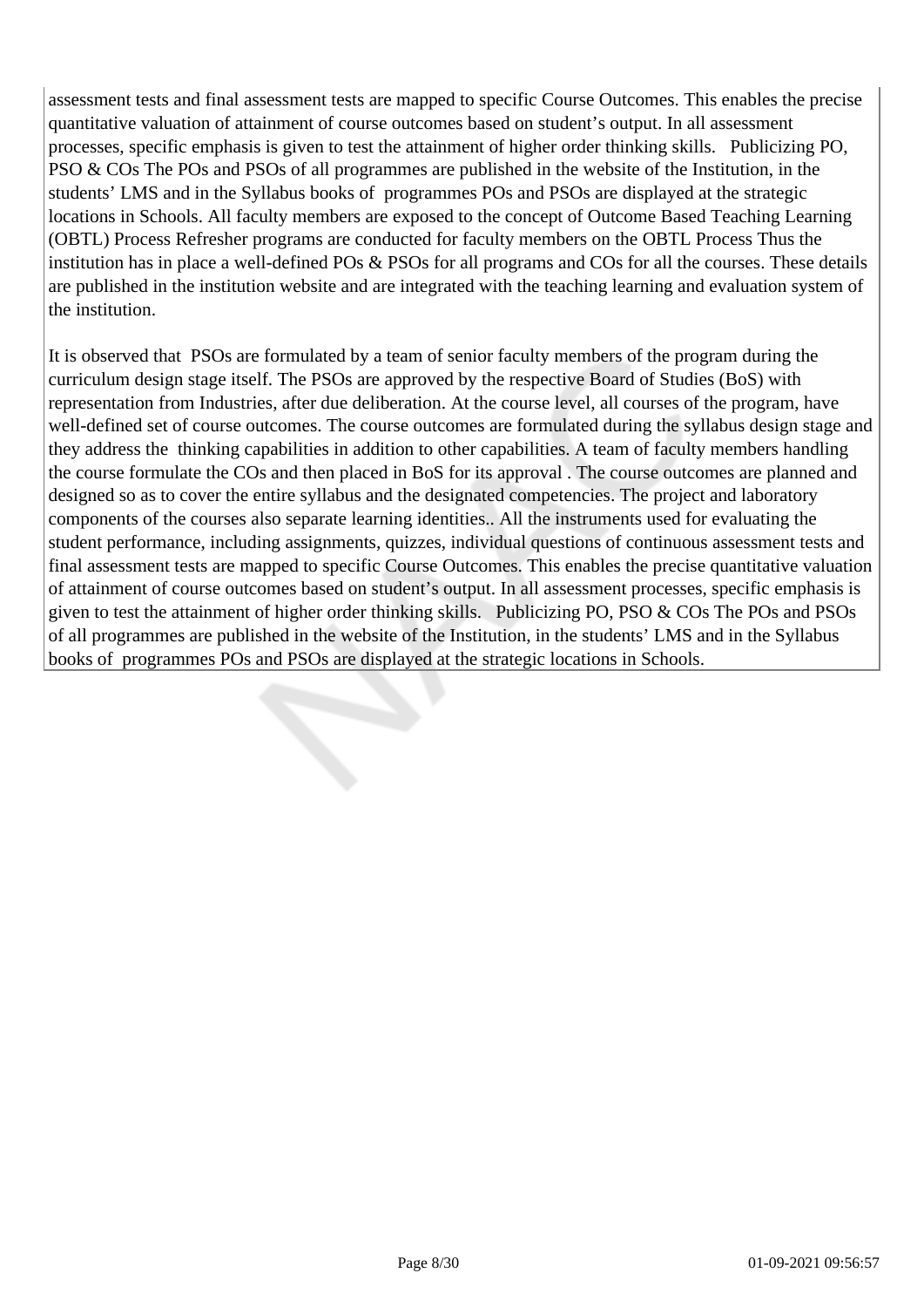| Criterion3 - Research, Innovations and Extension (Key Indicator and Qualitative Metrices (QIM) in |                                                                                             |  |
|---------------------------------------------------------------------------------------------------|---------------------------------------------------------------------------------------------|--|
| Criterion3)                                                                                       |                                                                                             |  |
| 3.1                                                                                               | Promotion of Research and Facilities                                                        |  |
| 3.1.1                                                                                             | The institution Research facilities are frequently updated and there is well defined policy |  |
| QlM                                                                                               | for promotion of research which is uploaded on the institutional website and implemented    |  |
| 3.2                                                                                               | <b>Resource Mobilization for Research</b>                                                   |  |
| 3.3                                                                                               | <b>Innovation Ecosystem</b>                                                                 |  |
| 3.3.1                                                                                             | Institution has created an eco system for innovations including Incubation centre and other |  |
| QlM                                                                                               | initiatives for creation and transfer of knowledge.                                         |  |
| 3.4                                                                                               | <b>Research Publications and Awards</b>                                                     |  |
| 3.5                                                                                               | Consultancy                                                                                 |  |
| 3.5.1                                                                                             | Institution has a policy on consultancy including revenue sharing between the institution   |  |
| QlM                                                                                               | and the individual and encourages its faculty to undertake consultancy.                     |  |
| 3.6                                                                                               | <b>Extension Activities</b>                                                                 |  |
| 3.6.1                                                                                             | Extension activities in the neighbourhood community in terms of impact and sensitising      |  |
| QlM                                                                                               | students to social issues and holistic development during the last five years.              |  |
| 3.7                                                                                               | Collaboration                                                                               |  |
|                                                                                                   |                                                                                             |  |

VIT has a well-defined policy for promoting research and regularly updating the research infrastructure and has given priority to the research. VIT in their annual budgets, allocate adequate resources for procuring and maintaining the state of the art equipment and instruments. The institution also has centralized facilities and research centres to cater to the research needs of faculty members and students. Some of the major research facilities augmented in the last five years are Mass Spectrophotometer BIACORE3000 Nuclear Magnetic Resonance Spectrometer (NMR) 200 kV High Resolution Transmission Electron Microscope (HRTEM) Open Electronic Control Unit (ECU) for Engine Testing Hybrid Laser GMA Welding Power Source with Robot Scanning Electron Microscope Anechoic Chamber Metallic 3-D Printer Other than the equipment and instruments, the institute subscribes to important research journals such as Elsevier, Springer, IEEE, ASME and ASCE. The annual subscription amount spent on Journals for the financial year 2018-19 was Rs. 5.92 crores. The institution has also subscribed to Scopus indexing database. The various research laboratories and centres established in the recent past like Autonomous Vehicle Research Lab, Human Organ Manufacturing and Engineering Laboratory, 3-D Printing Lab and Wearable Technologies Laboratory enable focussed research in frontier areas of Science and Technology. To cater to the increasing space requirements for the expansion of research facilities, the institution has initiated the construction of "Pearl Research Block". To promote quality of research and to enhance the research output, the institution has launched various research promotion schemes, which include Institutional Ph. D fellowship of Rs.20,000/- p.m. for a period of 3 years to the full time Ph. D research scholars. Currently, 902 research scholars are getting benefitted. Seed money grant to young faculty members to establish their research facility in VIT. In the financial year 2018-19 a total amount of 421.54 lakhs of rupees was sanctioned and 177 faculty members were benefitted by this scheme. "Raman Research Award" to inculcate the Research Culture among students and research scholars. Research Award" to faculty members, as financial incentive for (i) Quality Publications including journal publications, books and book chapters (ii) Patents (iii) Funded Projects and (iv) Contribution to the 'h' index of the institution. VIT also provides full financial support for participation in national conferences and partial support up to 50% for participation in International Conferences. Publication fee for open access publication in high impact factor publication is also supported. The amount spent on the purchase of new equipment in the last five financial years is shown below and it demonstrates the periodic updating of research infrastructure. VIT bagged the FICCI Higher Education Excellence Award for "Excellence in Enabling Research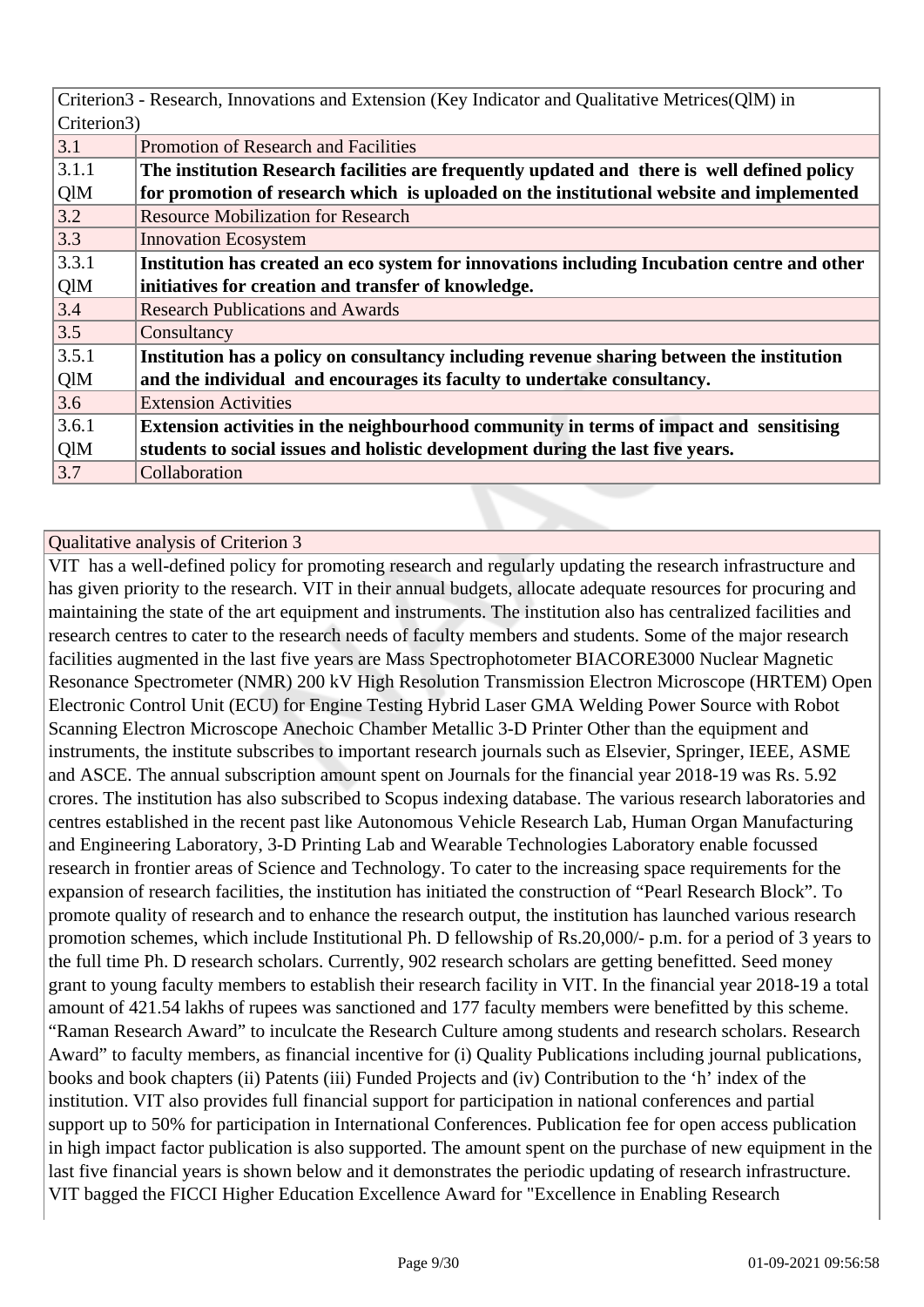The institution has a well-established 'Technology Business Incubation' center known as 'VIT-Technology Business Incubator (VIT-TBI)', and it has been operational since March 2003. It is a joint initiative with Department of Science and Technology, Govt. of India. The VIT-TBI has subsequently partnered with TIFAC, TDB, DSIR, MSME and BIRAC of the DBT on various innovation & entrepreneurship programs and through grant funding. VIT-TBI has worked with international agencies such as UNIDO and 'infoDev' (The World Bank Group) in the past. VIT-TBI provides access to infrastructure, prototype development, research assistance, funding, business consulting etc., in a single window mode to early stage technology entrepreneurs. It also makes use of the huge research infrastructure of the institute. VIT-TBI is a 'PRAYAS Center' under the NIDHI scheme of DST for nurturing knowledge-based and technology-driven ideas and innovations into successful start-ups. 'BioNEST' - A Bioincubation Center at VITTBI has been set up with the support from BIRAC, and is a state of the art incubation center supporting innovative start-up companies and bio entrepreneurs engaged in the broad areas of life sciences and medical devices. The major activities of VIT-TBI include: Extending seed funding & grants to start-ups in the technology domains of Energy, Healthcare, Manufacturing, Agriculture, Biotechnology and Information technology Providing infrastructure and resources for R&D with facilities for Design, Experimentation and Product Development for innovators/startups Encouraging New Product Development in cutting-edge technologies benefiting the society Organising structured innovation & entrepreneurship capacity building programmes for all the stakeholders at regular intervals Managing the Entrepreneurship Cell (E-Cell) of VIT for the promotion of entrepreneurship on campus Through the E-Cell, support innovative student startup projects with VIT grants up to Rs.5 Lakhs in phases Some of the recent programs organised by VIT-TBI are: 'MedTech Challenge' for students/early stage entrepreneurs to encourage innovations in the healthcare and medical devices sector (Jan 2019) Two-week Faculty Development Programme on "Entrepreneurship, Innovation and Incubation", (Nov – Dec 2018) 'HackerTech' with tracks on Machine Learning/Artificial Intelligence, Augmented Reality/Virtual Reality, Blockchain, Data Analytics, Robotics & Automation and Cybersecurity, for students (Oct 2018) Three-day Entrepreneurship Awareness Camp for students (Oct 2018) Six-week Technology Entrepreneurship Development Programme (TEDP) in 'Food & Agro Processing' (Oct – Nov 2018) Details of VIT-TBI are available on http://www.vittbi.com/. Towards establishing a conducive innovation ecosystem, as part of the curriculum, all students undergo two University Core Courses (i) Introduction to Innovative projects and (ii) Lean Start-up Management. These project-based courses enable students to learn through hands on projects. All schools of the University periodically organise various Hackathon, Codeathon and Designathon competitions for students to enhance their design thinking capabilities. About 60 companies have been incubated or are in the process of being incubated during the past 15 years. Some of the prominent companies incubated by the VIT TBI are: Xcode Life Science Pvt. Ltd., (https://xcodelife.co/ ) Thinkcore Technologies Pvt. Ltd., (http://www.thinkcoretech.com/ ) The Meditube Media Pvt. Ltd., (https://www.themeditube.com/) Kvyor Genomics Pvt. Ltd., (http://www.kyvorgenomics.com/ ) Virtis Bio Labs (http://www.virtisbiolabs.com)

Vellore Institute of Technology has a transparent policy for consultancy and the same is displayed in the institutional website. https://vit.ac.in/sites/default/files/VIT-Consultancy-Policy.pdf The salient features of the consultancy policy are: Standard terms and conditions for industrial consultancy Well defined procedure for securing and executing the consultancy works The role of institution's organisational structure in execution of consultancy Streamlining the interaction with the industry Facilitating multidisciplinary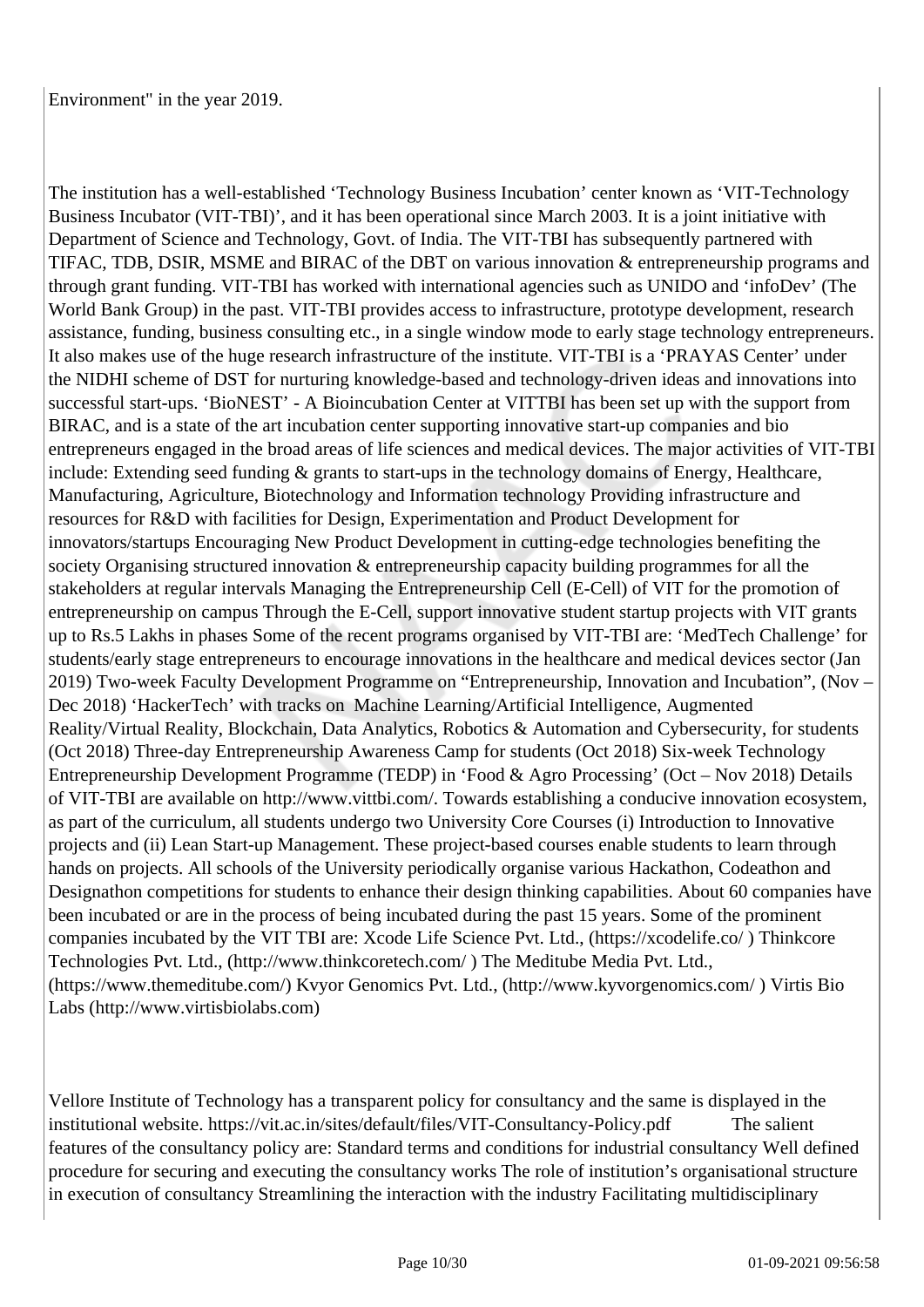consultancies Revenue sharing scheme for different types of consultancy and testing Standard forms for all sub processes To promote sponsored research activities, the institution has established a separate office for Sponsored Research and Industrial Consultancy (SpoRIC) to act as a nodal centre for obtaining and managing consultancy projects for the Institution. SpoRIC has a Director and is assisted by four Assistant Directors, and a set of Advisors and Consultants having R & D and Industrial exposure. The institution encourages faculty members to establish a strong connect with various industries. Select faculty members visit identified industries periodically and interact on a continuous basis. This continuous interaction enables faculty members to identify industrial problems for solving through consultancy mode or through student projects. After interactions for about an year and after some salient outcomes in terms of collaboration, the relationship is formalised through Memorandum of Understandings. Sustained interactions have also resulted in industries like Danfoss, Schneider Electric India, Johnsons Controls India and Valeo setting up Industry Sponsored Laboratories. SpoRIC has created a Technology Development Cell as a network of Institutions and Industries with VIT as the nodal coordinating agency. The major functions of Technology Development Cell are: (i) To increase access of industry to cutting edge technology developed within institutions. (ii) To capitalise on the research base of VIT and partner institutions for evolving world class technology. (iii) To take up collaborative applied research projects along with Industries. (iv) To assess and identify potential technology areas to create productive eco-system of industry and institutions. The specific concessions given to faculty members to focus more on Industry Consultancy and Connect include. Transparent revenue sharing mechanism Sponsorship of travel and other expenditure during all official visits Grant of on duty for all such visits Consideration of contributions in extension activities in performance evaluation Reduced academic workload for significant contributions The study increase in the number of projects carried out and the total revenue from consultancy and testing projects demonstrates the institutions growing performance in this count. Number of Consultancy & Testing Projects Carried out Revenue Generated from Consultancy and Testing Projects (in lakhs of Rupees)

VIT strongly believes in the need for the holistic development of students and accordingly the institution is putting forth consistent efforts in directing the students' energy towards addressing the real life issues of common man, and the society at large. In the Engineering Curriculum of VIT, all students undergo a two credit course on "Technical Answers to Real World Problems" in which students as project teams take up a problem of the neighbourhood community and come out with innovative technical solutions to these problems. Some of the problems taken up and addressed include low cost effluent treatment system for tanneries, robotic block removal in underground sewage system, disaster assessment and mitigation using IoT, and low cost water purifier. VIT has over 150 clubs and chapters, which are active student bodies providing platform for students to indulge in various co-curricular, extra-curricular and outreach activities. Of these, the following 20 clubs provide avenues, for direct interaction of the students' with the society. Anokha (Welfare of the underprivileged kids) Ayuda (Club for improving Health & Literacy of masses and assistance to old) Becoming I Foundation (Youth for community development) FEP-SI (For a Fairer & more egalitarian society) E2PC (Energy & Environment Protection Club) Fifth (5th) Pillar (Against Corruption at every level of society) Good Girls and Boys (GGB) (Sustainable Development) Juvenile Care (Charitable trust that works for the welfare of underprivileged kids) Kalvi (Uplift the marginalized living in slums and villages through quality education, skill enhancement and healthcare) Leo Club (Youth organization of Lions Clubs International) Make A Difference (MAD) (For children in orphanages and street shelters) National Cadet Corps (NCC) (To Develop Character, Comradeship, Discipline, Leadership, Secular Outlook, Spirit of Adventure, and Ideals of Selfless Service) National Service Scheme (NSS) (To understand and Serve the community) Rotaract Club (To improve the lifestyle of the underprivileged) The Red Ribbon (Blood Donation) Uddeshya (Club for "Empowering Youth - Fueling Change") Universal Higher Education Trust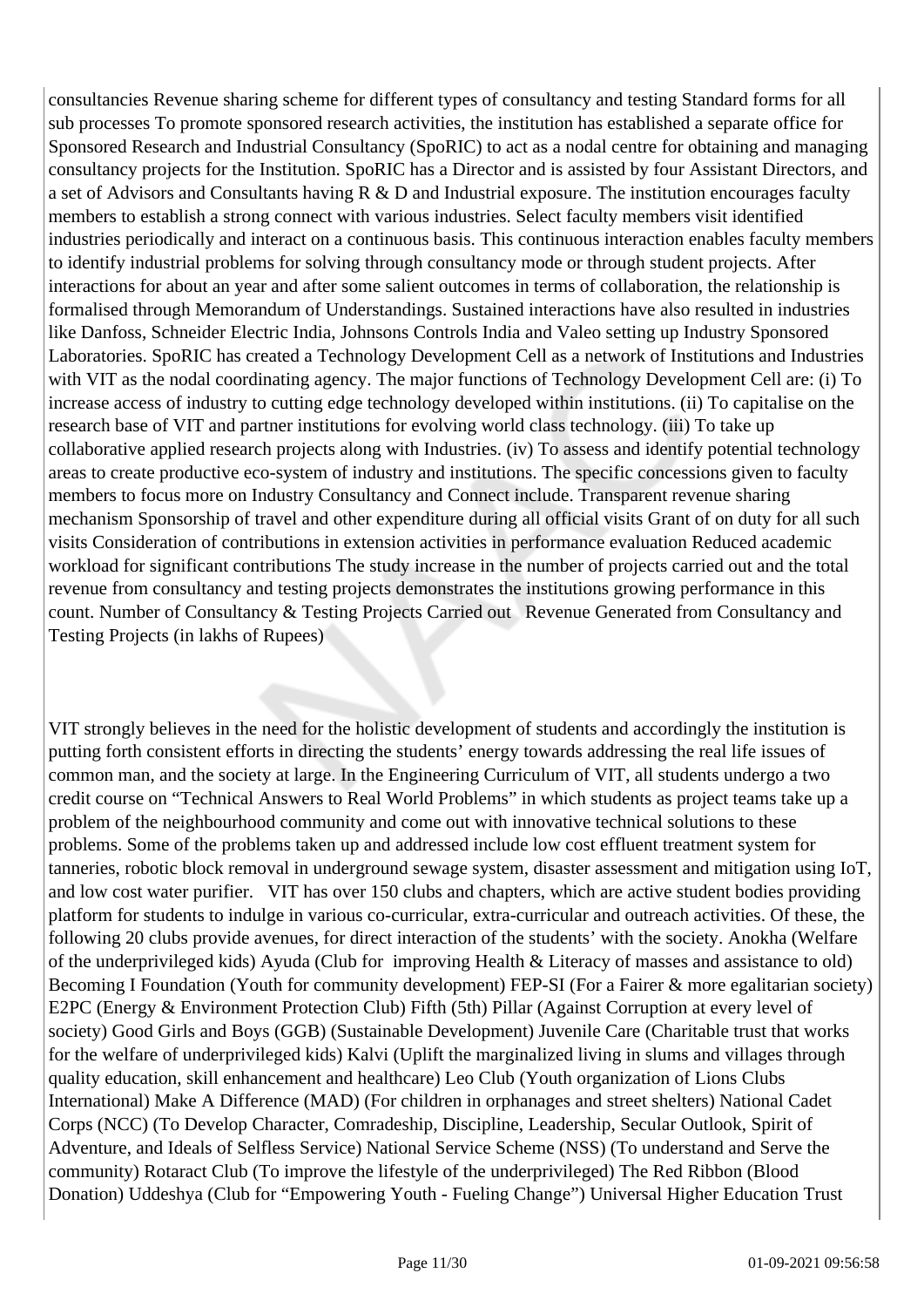(UHET) Club – HEARTS (Promoting Higher Education among Economically Weak and Meritorious Students) TEDXVIT (A Platform seeking a deeper understanding of the world) Youth Red Cross Association (YRC) (For Protection of health and life, To Serve the sick, To Promote National and International friendship) VIT SPARTANS (A forum to the hidden talents in Students) The detailed account of objectives and activities of various student clubs is available in the website https://vit.ac.in/campus/Clubs/Social%20Outreach Some of the significant outcomes of these initiatives are: The vigorous efforts of various clubs and chapters of VIT, Vellore and Chennai have led to the planting of thousands of trees and improving the green cover all over Vellore and in areas around VIT Chennai The Palar River cleaning project, initiated by VIT has yielded desirable results and was recognised by the Government of Tamil Nadu with its "Green Award 2017" VIT Vellore remains as an Institution with the large number of Blood Donations for more than 15 years.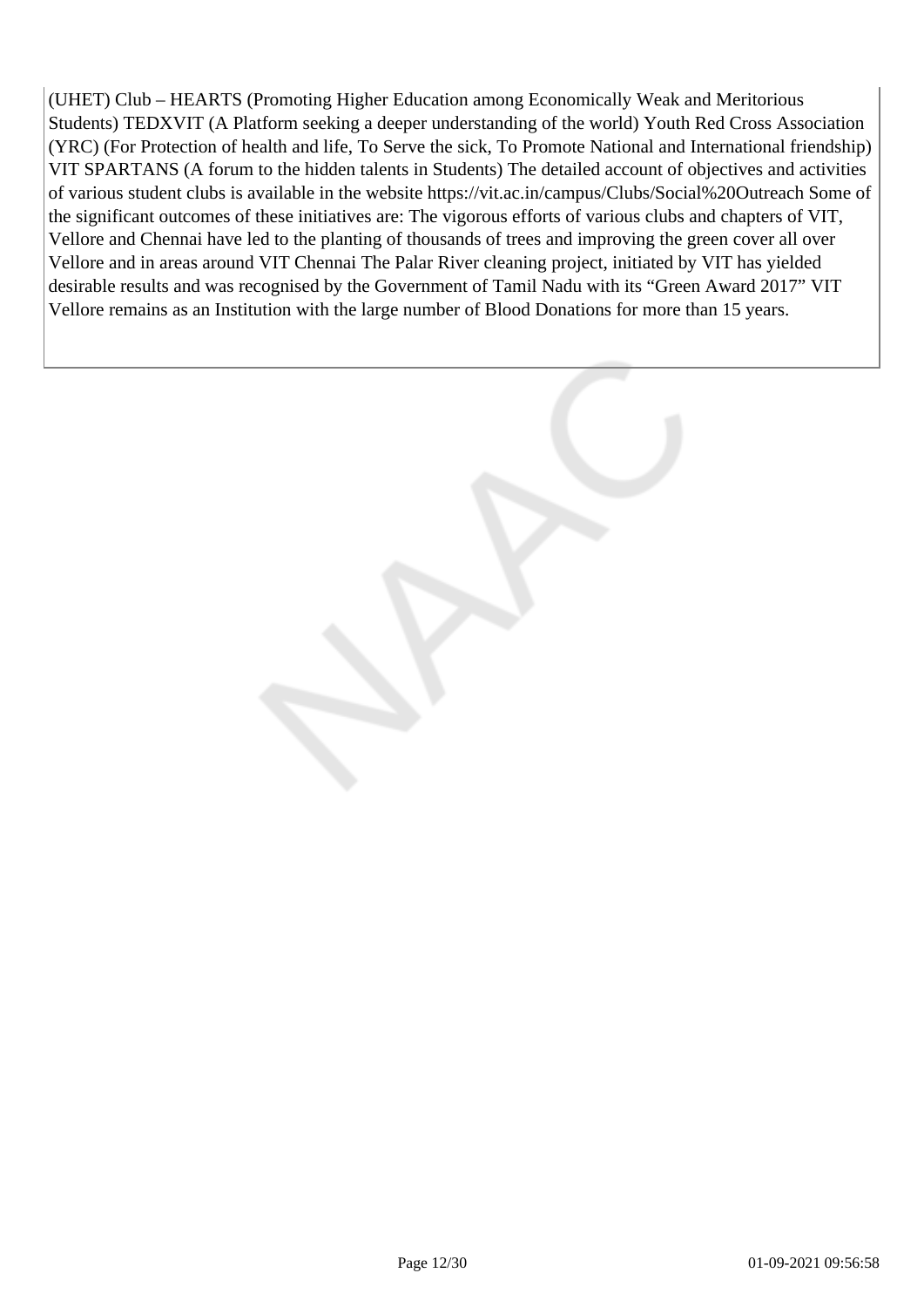|             | Criterion4 - Infrastructure and Learning Resources (Key Indicator and Qualitative Metrices (QIM) in |  |
|-------------|-----------------------------------------------------------------------------------------------------|--|
| Criterion4) |                                                                                                     |  |
| 4.1         | <b>Physical Facilities</b>                                                                          |  |
| 4.1.1       | The institution has adequate facilities for teaching - learning. viz., classrooms, laboratories,    |  |
| QlM         | computing equipment, etc.                                                                           |  |
| 4.1.2       | The institution has adequate facilities for cultural activities, yoga, games (indoor, outdoor)      |  |
| QlM         | and sports. (gymnasium, yoga centre, auditorium, etc.)                                              |  |
| 4.1.3       | Availability of general campus facilities and overall ambience                                      |  |
| QlM         |                                                                                                     |  |
| 4.2         | Library as a Learning Resource                                                                      |  |
| 4.2.1       | Library is automated using Integrated Library Management System (ILMS) and has                      |  |
| QlM         | digitisation facility                                                                               |  |
| 4.3         | <b>IT Infrastructure</b>                                                                            |  |
| 4.3.2       | Institution has an IT policy, makes appropriate budgetary provision and updates its IT              |  |
| QlM         | facilities including Wi-Fi facility                                                                 |  |
| 4.4         | Maintenance of Campus Infrastructure                                                                |  |
| 4.4.2       | There are established systems and procedures for maintaining and utilizing physical,                |  |
| QIM         | academic and support facilities - laboratory, library, sports complex, computers, classrooms        |  |
|             | etc.                                                                                                |  |

Departments of Vellore Institute of Technology are located in the Main campus (VIT Vellore) and the VIT Chennai campus. VIT is spread over 563.65 acres of land. Of the total built-up area of 7,65,294 sq.m, an area of 2,20,158 sq.m is used for academic activities (classes, labs, library, auditoriums, etc.) and 4,56,319 sq.m for hostels. The remaining area is used for support facilities like play grounds and canteens. At VIT, strategies are adopted for delivering teaching – learning process, which includes interaction and direct contact between the student and teacher in class rooms, laboratories and library. We have well-furnished class rooms ubiquitous ICT facility, state-of-the-art laboratories and excellent computing facilities for nurturing teaching – learning and research. The picture give below illustrates how the services are designed so that students can learn effectively. Class rooms: VIT has 375 class rooms cater the needs of UG and PG programs, including specialized interdisciplinary programs. All the class rooms have LCD facility, Wi-Fi connectivity and equipped with smart board as well as white board. This facilitates multimedia presentation and also enables lecture capturing. It is well equipped with facilities of effective teaching and learning. Teaching & Research Laboratories: VIT is very well equipped with laboratory facilities for hands-on training of UG and PG students. Additionally, it has specialized laboratories that provide interdisciplinary facilities with state-of-theart equipment for PG & Ph.D. students to carry out their research work. We have 341 teaching and research labs in various programs. There are several laboratories funded by Industry including, Motorola wireless and RFID Application lab, ETAS simulation lab, IBM Mainframe centre, Pearson Vue Testing centre, Microsoft innovation centre, CISCO centre etc. that train the students in state-of-the-art application and instrumentation. Some of the advanced lab facilities in the campus includes, VCARE, Nano Composite, Sol-Gel Biosensor, SEM, NMR Spectrometer, to name a few. Computing Equipment: Currently, computing equipment has become the backbone network of any discipline and smartphone and Wi-Fi enabled for students of Generation Z. With foresight, VIT established IT infrastructure that has been widely spread across academic buildings, laboratories and hostels using high speed robust network with access to Internet through multiple ISPs. All computers are connected to the internet over high-speed cables facilitating a 1:4 availability of computer to students. The computer laboratories cover many cutting-edge research sectors, such as Networking & Pervasive, Cloud Computing & Data Analytics, Analog & Digital Circuits, to mention only a few. VIT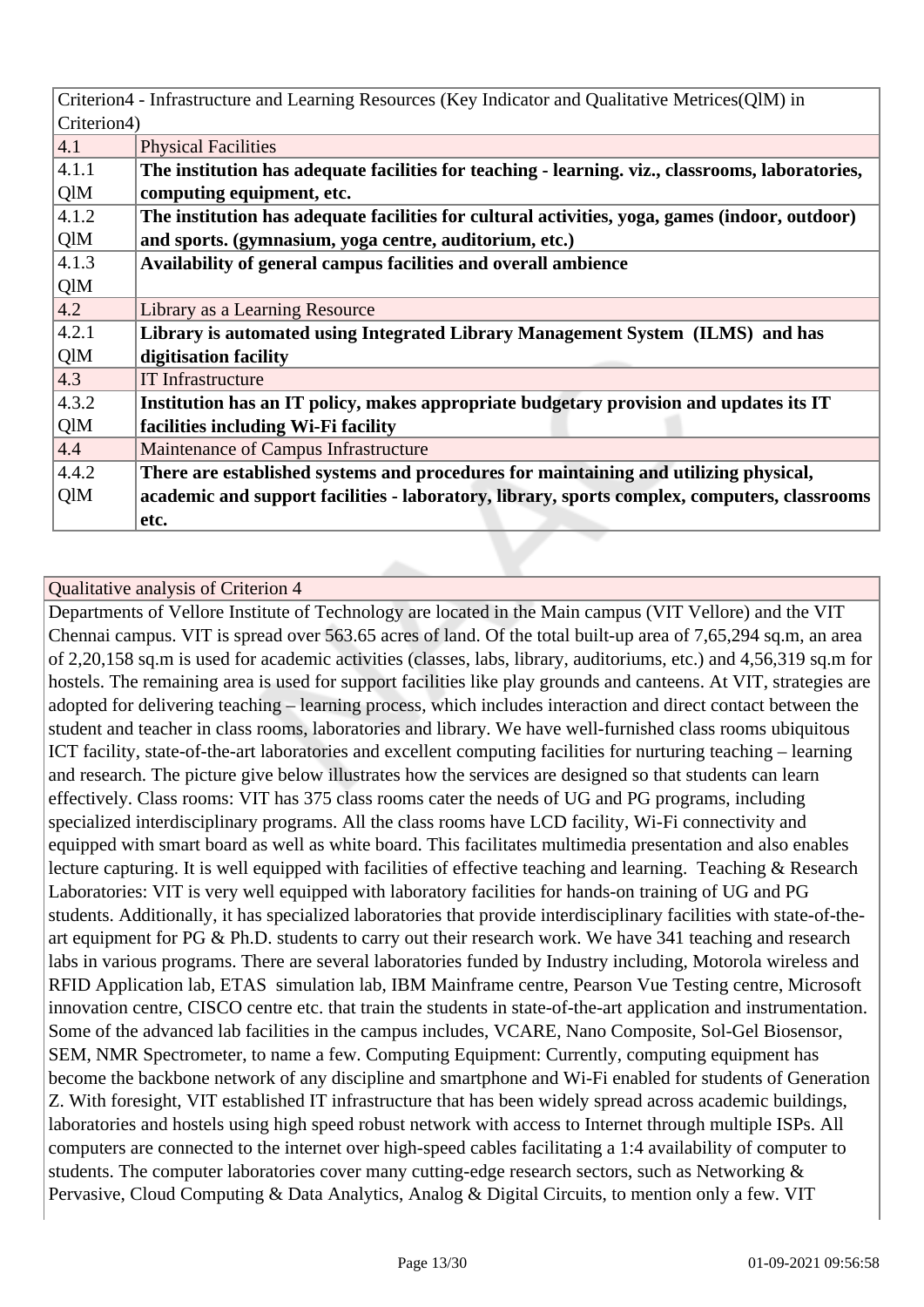provides uninterrupted access to information and network services with required internet bandwidth and Wi-Fi access points. The security solutions from Palo Alto, McAfee, CISCO AMP & K7 etc. are used to secure campus IT facilities. Energy efficient, large data storage system built to the needs of the stakeholders for storage of their academic data. As technology demands, it has also subscribed to a wide variety of software licenses.

Departments of Vellore Institute of Technology are located in the Main campus (VIT Vellore) and the VIT Chennai campus. VIT is spread over 563.65 acres of land. Of the total built-up area of 7,65,294 sq.m, an area of 2,20,158 sq.m is used for academic activities (classes, labs, library, auditoriums, etc.) and 4,56,319 sq.m for hostels. The remaining area is used for support facilities like play grounds and canteens. At VIT, strategies are adopted for delivering teaching – learning process, which includes interaction and direct contact between the student and teacher in class rooms, laboratories and library. The VIT has well-furnished class rooms ubiquitous ICT facility, state-of-the-art laboratories and excellent computing facilities for nurturing teaching – learning and research. The picture give below illustrates how the services are designed so that students can learn effectively. Class rooms: VIT has 375 class rooms cater the needs of UG and PG programs, including specialized interdisciplinary programs. The most of the class rooms have LCD facility, Wi-Fi connectivity and equipped with smart board as well as white board. This facilitates multimedia presentation and also enables lecture capturing. Additionally, it has specialized laboratories that provide interdisciplinary facilities with state-of-the-art equipment for PG & Ph.D. students to carry out their research work. The VIT has 341 teaching and research labs in various programs. There are several laboratories funded by Industry including, Motorola wireless and RFID Application lab, ETAS simulation lab, IBM Mainframe centre, Pearson Vue Testing centre, Microsoft innovation centre, CISCO centre etc. that train the students in state-of-the-art application and instrumentation. Some of the advanced lab facilities in the campus includes, VCARE, Nano Composite, Sol-Gel Biosensor, SEM, NMR Spectrometer, to name a few. Computing Equipment: Currently, computing equipment has become the backbone network of any discipline and smartphone and Wi-Fi enabled for students of Generation Z. With foresight, VIT established IT infrastructure that has been widely spread across academic buildings, laboratories and hostels using high speed robust network with access to Internet through multiple ISPs. All computers are connected to the internet over high-speed cables facilitating a availability of computer to students. The computer laboratories cover many cutting-edge research sectors, such as Networking & Pervasive, Cloud Computing & Data Analytics, Analog & Digital Circuits, to mention only a few. VIT provides uninterrupted access to information and network services with internet bandwidth and Wi-Fi access points. The security solutions from Palo Alto, McAfee, CISCO AMP & K7 etc. are used to secure campus IT facilities. Energy efficient, large data storage system built to the needs of the stakeholders for storage of their academic data. As technology demands, it has also subscribed to a wide variety of software **licenses** 

Every attempt is made by the institution to ensure that all students find VIT a very lively, fun-filled and resourceful community to enrich their erudite years. Some of the major general campus facilities that are available and aid in providing a good ambience for an enjoyable learning experience at VIT are listed below. Self-sufficient campuses with all amenities Sufficient number of hostel blocks for male and female students Variety of non-vegetarian and vegetarian vendors of different cuisine cater to various hostels Laundry services and salons in all hostel blocks Canteens in the vicinity of each academic block provide easy access to food and refreshments Photocopying facility in all academic blocks Well established Wi-Fi connectivity in the campuses for easy access to academic and research needs Closed circuit TV cameras for ensuring students'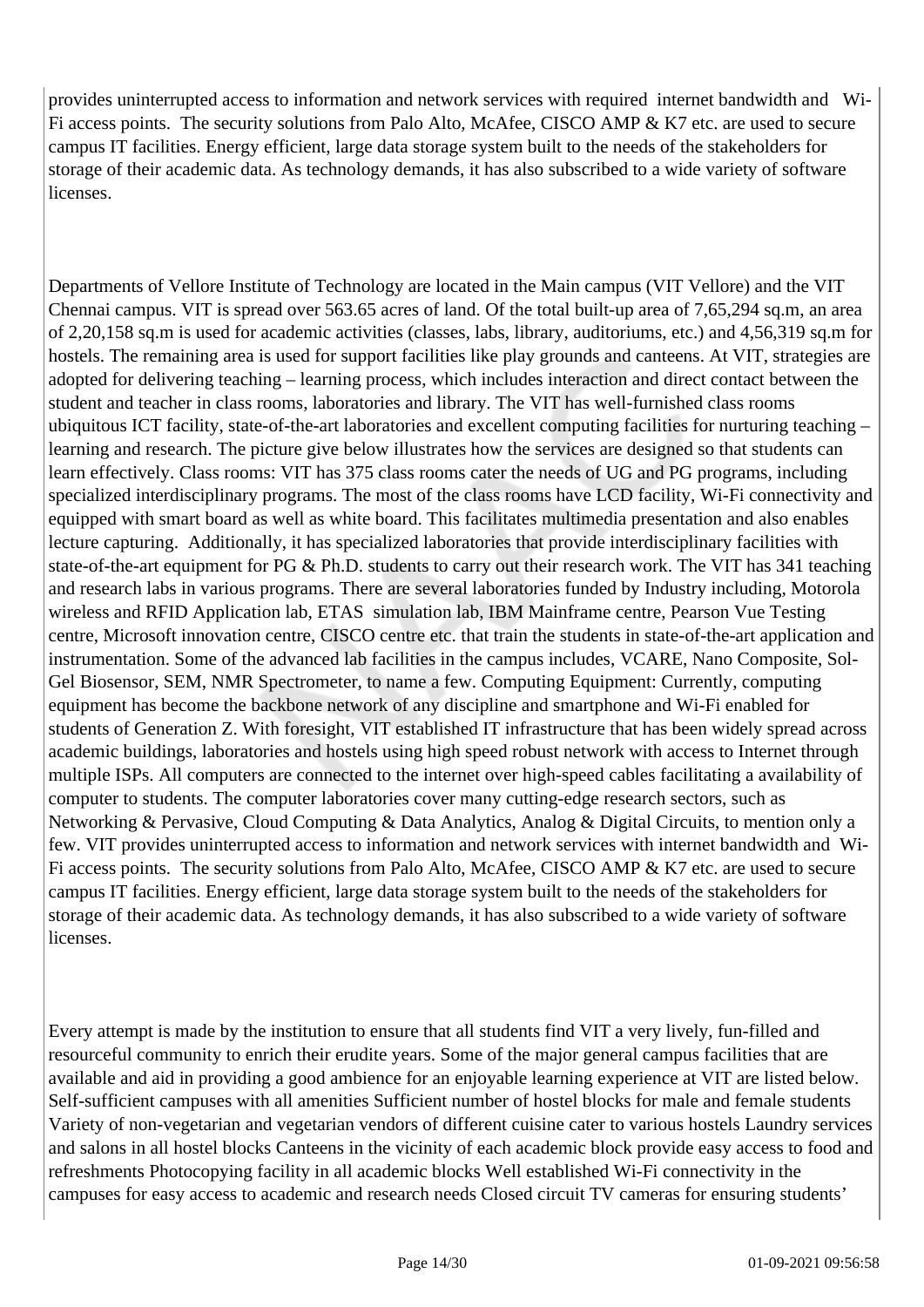safety 24x7 male and female security personnel at all vital points Health centre with in-patient facility and 5 ambulances provide the required 24x7 health care facility Approach ramps and lifts for all buildings to facilitate differently abled students Transport facilities are provided both in and outside the campus so that day scholar students can easily commute from their residences/locations in and around Vellore and Chennai Battery operated vehicles for commuting inside the campus Walkways for safe, easy and congestion free movement of students inside the campuses Railway under bridges (RUB) for safe commuting between hostel and academic blocks Banks and ATM facilities Electrical power backup which is provided by standby power generators Guesthouse for the convenience of the visiting family members of students with online booking facility Gymnasium for male and female students with state-of-the art equipment Chillout Plaza containing two modernized music halls and two dance halls Other facilities include pharmacies, post office, courier services, book store, digital photo studios, grocery shop, tailoring, opticals, etc., to meet the day-to-day needs VIT campus has about one-third (32%) of its total area brought under green cover by the horticulture department RO water treatment plant with 1,135 KLD capacity with well-connected water supply network to provide 24x7 drinking water to the entire campus The institute has well established solid waste management system for collection, segregation, disposal along with manure composting facility For liquid waste management, modern water treatment plant with an installed capacity 4,500 KLD recycles about 90% of waste water for secondary applications such as, flushing, gardening and vehicle washing VIT Community Radio 90.5 MHz facilitates students to participate in mass media activities and contribute to build an effective, vibrant and sustainable community. The program contents include development in health, education, environment, agriculture, rural and other socially relevant aspects.

Centre for Technical Support (CTS) maintains the policies governing the use of VIT computing and IT communication resources. The IT Policy applies to the resources administered by the administrative departments such as Library, Computer Laboratories, Offices of the Institution, Hostels and Guest houses wherever the network facility is provided by the Institution. Further, the entire faculty, students, staff, departments, authorized visitors/visiting faculty and others who may be granted permission to use the IT Infrastructure, and must comply with the guidelines. Certain violations of IT policy laid down by VIT by any institution member may even result in disciplinary action against the offender by institution authorities. The Acceptable use policies are applicable to Employees, Students, and Vendors & Visitors. CTS have framed various policies like Procurement, Installation, of Hardware, Network and software. E-mail account has been facilitated to employee and students under E-mail Use policy which is reviewed and maintained whenever the modification happens. Website Hosting and Database Usage policy has its method and hierarchy which is followed systematically. VIT has proper budgeting process to arrive the IT budget needs of every school/department. Requirement gathering happens at school/departments. Once the IT budget is finalized at the school/department level, the approved budget is consolidated at CTS and arrive the total IT Budget requirement. An average Annual Budget of Rs.17.87 Crore per year, provided on improving the IT facility shows the commitment of our Management in building the world-class IT facility in our campus. This includes the Capital and Operational budget of Vellore and Chennai Campus. IT infrastructure has been widely spread across connecting 56 buildings with very high-speed robust network backbone. Our Computer network is built on CISCO switching platform with backbone running on 10Giga at present. 12000+ IP enabled devices are connected to this fast network. Understanding the demands of faculty and students to use digital media for their research, teaching & learning process, required internet bandwidth is made available through four major Internet service providers. WiFi access points are positioned across the campus to facilitate internet access to our students, faculty and guests while they are in the campus. Seamless internet access given to students through Hotspots and well-planned WiFi network at Hostel rooms. The comprehensive infrastructure includes servers with sufficient storage for Private Cloud VMs and Virtual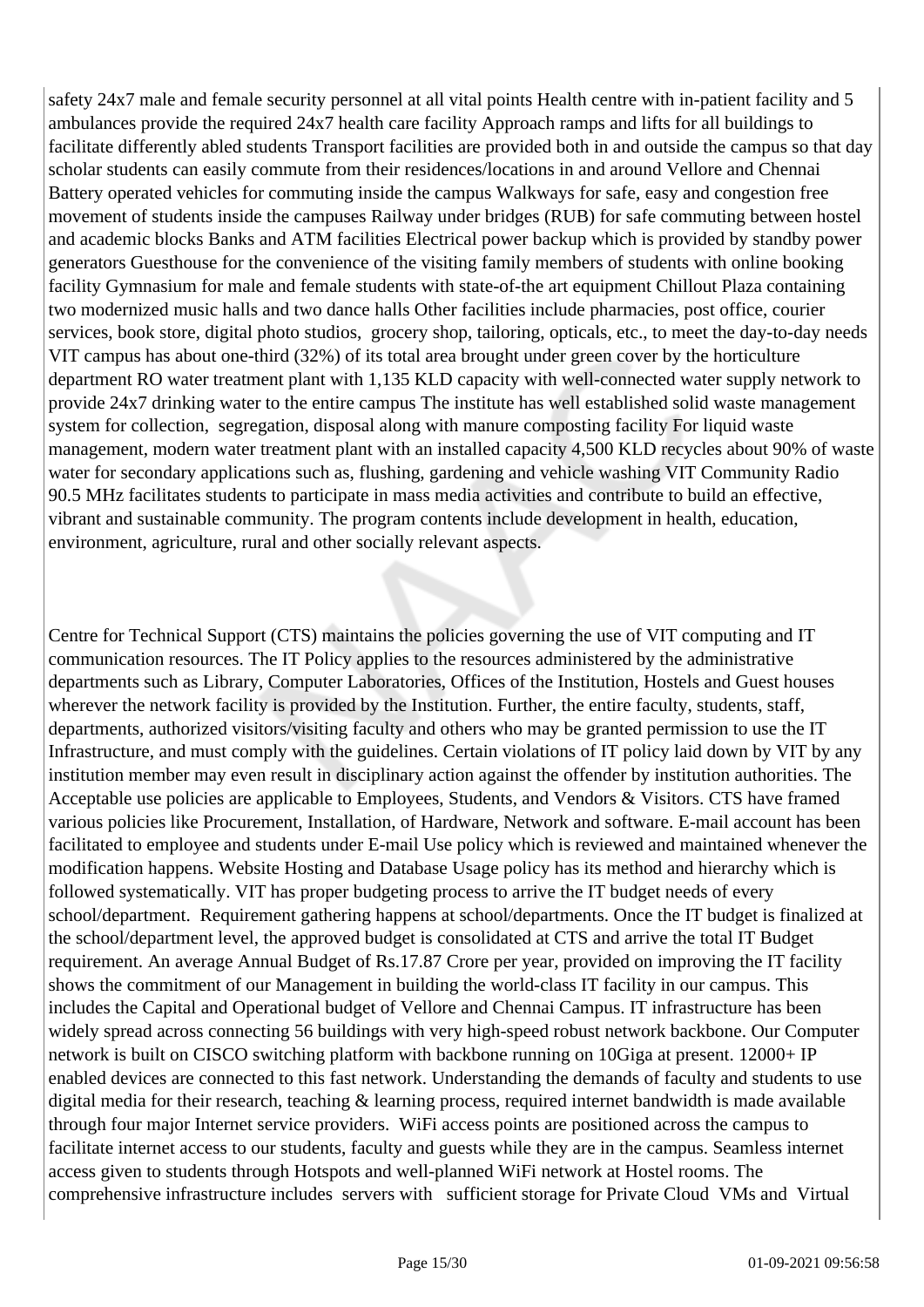Desktop Infrastructure(VDI) implemented for the students to work with engineering software anytime, anywhere and from any device. Campus IT facility secured by implementing the best of the security solution from Palo Alto, McAfee, CISCO AMP and K7 which includes Next Generation firewall, Application firewall, Email Security, Advance Malware Protection, Endpoint Threat Protection, Openness etc. IT expansion is done based on assessing the requirement and also understanding the need of implementing the best of the breed technology to support the teaching and learning process. Also meticulous in the assessment of the industry requirement with respect to advancement in technology and ensure our students are well aware of the technologies prevailing in the market.

VIT has put in place standard procedures and practices which are aimed to provide excellent infrastructure facilities and periodically maintenance of them. The Planning and Monitoring Board members comprising of Vice Chancellor, Pro Vice-Chancellors, Registrar and Director Estates periodically review the utilization and maintenance of infrastructure in the campuses. Procedure for Maintaining and Utilizing Academic Facilities and Library: The Estates – Department directly takes care of the physical infrastructure like class rooms, Faculty cabins, Admin Offices, School offices, Laboratories, Galleries, Seminar halls, Auditoria, Hostels, Gardens and Circulation Areas and various Sports Complex. The below mentioned procedures are adopted for utilizing and maintaining various infrastructure facilities: Classrooms and laboratories are allotted by Dean / Academics through the dedicated online platform/software (FFCS) Seminar halls, galleries and auditoriums are booked and allocated using the online platform Facility management team supervised by a manager takes care of maintaining all the physical infrastructure facilities like classrooms, seminar halls, gallery halls, lifts, etc. Maintenance related complaints are monitored through Call monitoring system and their reports are logged appropriately Well-established mechanisms for sharing sophisticated facilities like advanced microscopy facility, and an online booking facility Online booking of transport facilities for taking the students on Industrial Visits, official meetings of faculty and staff Each department/school has its own staff that include mechanics and technicians to maintain the lab equipment under the guidance of Lab In-charge who is a faculty in the program Lab equipment is maintained by the dedicated technicians in the labs on a periodic basis during summer/winter vacations Many departments have Annual Maintenance Contracts (AMC) with suppliers and companies for the repair and maintenance of key equipment Value added courses, Remedial learning classes, Summer and Winter semester for weak senior students, Preparation for TOFEL/GRE/GMAT/NET/GATE/UPSC etc. and other training programs for Campus Placements are conducted, during week-ends besides the regular teaching hours Central Library is fully air-conditioned and equipped with state-of-the-art of technology such as KOHA 19.05 Version, RFID self-check-in book drop and check-out kiosk, Touch screen KIOSK for library information display, Discussions rooms, Video conferencing facility, CCTV & Flap barrier etc. Central library works on all 365 days in a year and is wellutilized Procedure for Maintaining Computers and IT related equipment: Centre of Technical Support (CTS) is responsible for the upkeep and maintenance of all IT related and electronic equipment including computers and surveillance cameras CTS has on its role many system administrators, technicians and instructors who are responsible for repair and maintenance of equipment and computers including network related issues and surveillance system. Procedure for Maintaining Physical Infrastructure Facilities: The maintenance department under Director, Estates maintains the physical infrastructure on the campus which includes both breakdown and preventive maintenance of facilities All maintenance activities are tracked by a ticketing method (PEOPLE ORBIT 1.0/VIT Online service request) follows Maintenance request-service-satisfaction and feedback cycle for all repairs and services undertaken There are several experienced Civil and Electrical Engineers and dedicated technicians to maintain the AV system in class rooms and labs whose service can be availed upon request These staff report to the Director, Estates who ensures that class rooms, laboratories and other academic areas are functional and well maintained Scheduled and annual maintenance contract is in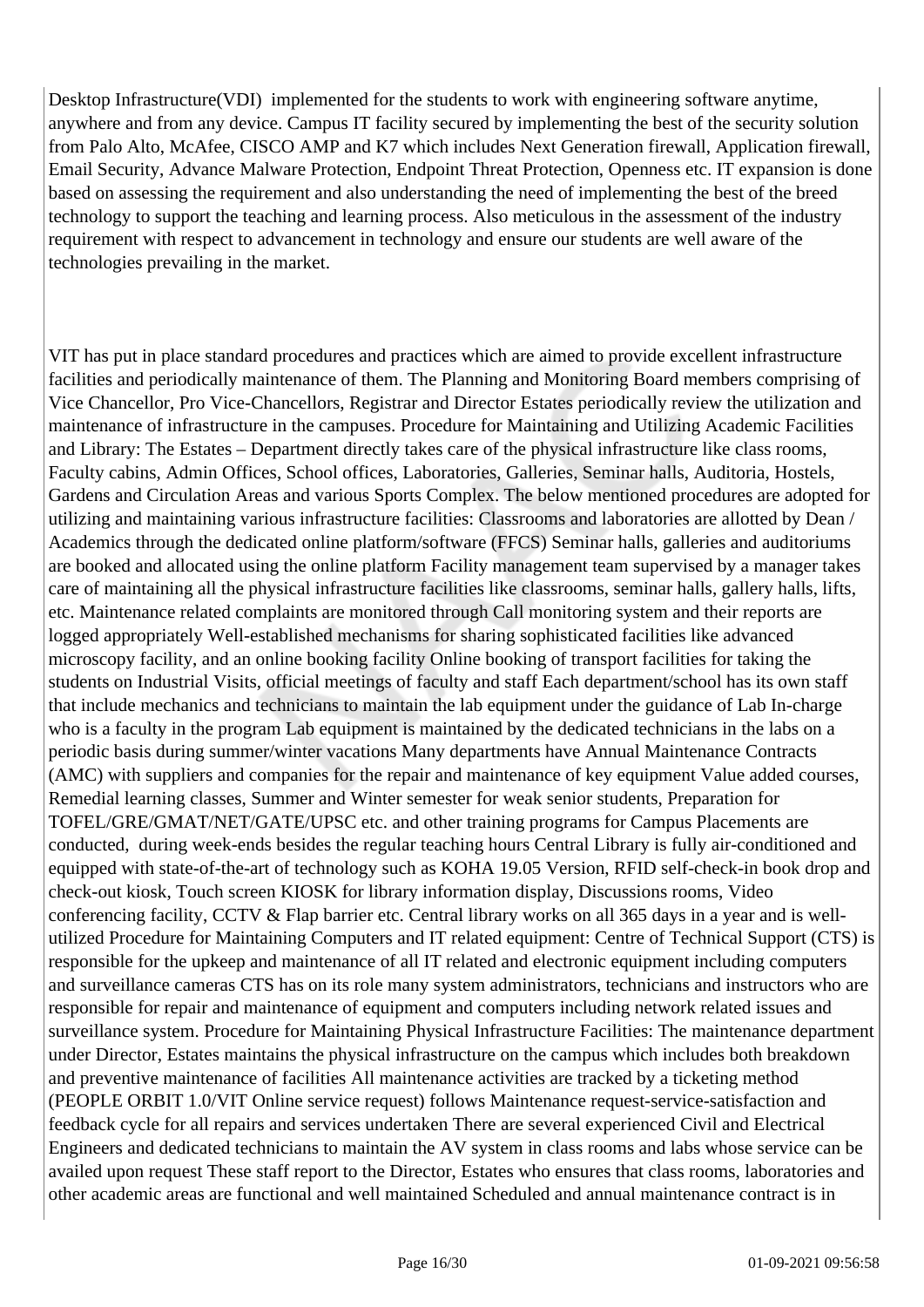place for all major electrical equipment such as air conditioners and lifts Periodical maintenance of utilities like Housekeeping, Power supply, Sewage Treatment & Reverse Osmosis plants, Water supply, Fire Hydrant systems and Public Address systems are carried out and the same is entered in the log book There are housekeeping activities by Log sheets. Horticulture department looks after the premises for making the campus look clean and green. Procedure for Maintaining Sports Facilities: Sports section has full-fledged Physical Director, Deputy Director, Assistant Director, Instructors, and Grounds men who maintain and clean the sports facilities and grounds All regular maintenance works are managed by the Physical Education Department, while all major works are addressed by the Estate Department.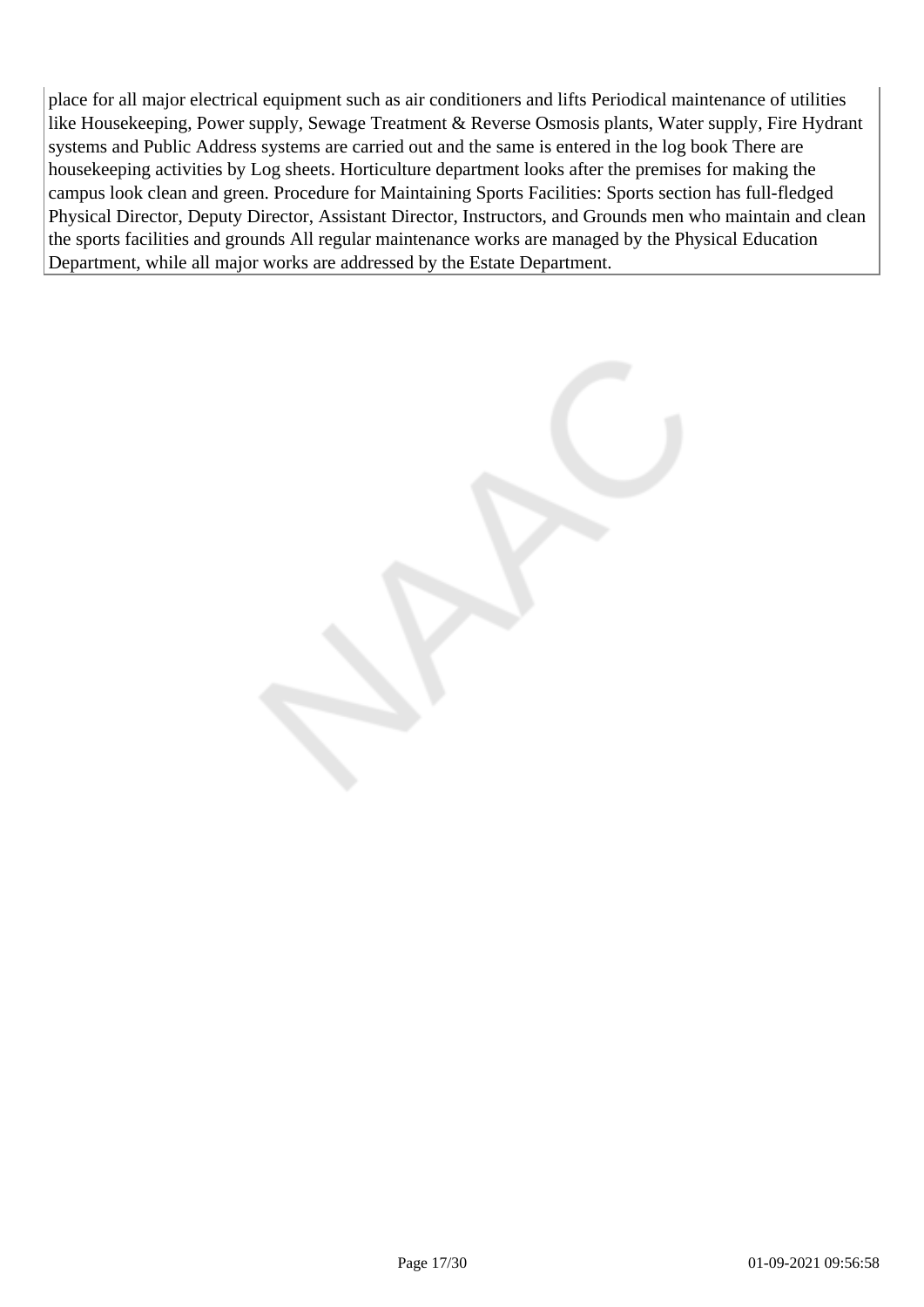|       | Criterion5 - Student Support and Progression (Key Indicator and Qualitative Metrices (QIM) in Criterion5) |
|-------|-----------------------------------------------------------------------------------------------------------|
| 5.1   | <b>Student Support</b>                                                                                    |
| 5.2   | <b>Student Progression</b>                                                                                |
| 5.3   | <b>Student Participation and Activities</b>                                                               |
| 5.3.2 | Presence of Student Council and its activities for institutional development and student                  |
| QlM   | welfare.                                                                                                  |
| 5.4   | Alumni Engagement                                                                                         |
| 5.4.1 | The Alumni Association / Chapters (registered and functional) contributes significantly to                |
| QlM   | the development of the institution through financial and other support services.                          |

There is an active student council body of the institute which encompasses members from all disciplines judiciously selected based on their academic and extracurricular skills. The duties of the council is to look all round activities of various student clubs and chapters.

The Student Council for each academic year is formally inaugurated with oath taking ceremony by its members. The role of the Council is very vital in bridging the gap between the students and administration. They also help in enhancing the academic, cultural fests and various student related issues like monitoring the food quality, safety and security of the students etc. They also help in various societal concerns and outreach activities like Swatch Bharat mission, Unnat Bharat schemes, socially relevant projects for the community etc.

The Alumini network of VIT is very active consisting of 18 chapters across the country and 30 chapters outside the country including USA, Australia, UK, Muscut, Rwanda, Canada, Germany, Singapore etc.

The VIT Alumni Association (VITAA), a registered body in India and USA, has been functioning from the institute campus. The main aim of the association is to maintain link between the institution and the alumni and share information on mutual growth, achievement and advancement in various fields. Besides, VITAA conducts various social activities such as blood donation and health check-up camps, tree planting events, various competitions for school kids etc. for the benefit of the society.

The Alumni also helps the final year students in their project work and also mentor them regarding various internships and placements. The University, in turn, provides free access to the library and assists budding alumni entrepreneurs to incubate technology ventures. Alumni also help in delivering expert lectures, conducting webinars in upcoming new areas. They also give various fellowship awards to meritorious students who are under privileged.

Institute provides Alumni with the 'Distinguished Alumni Award' to those who have made prominent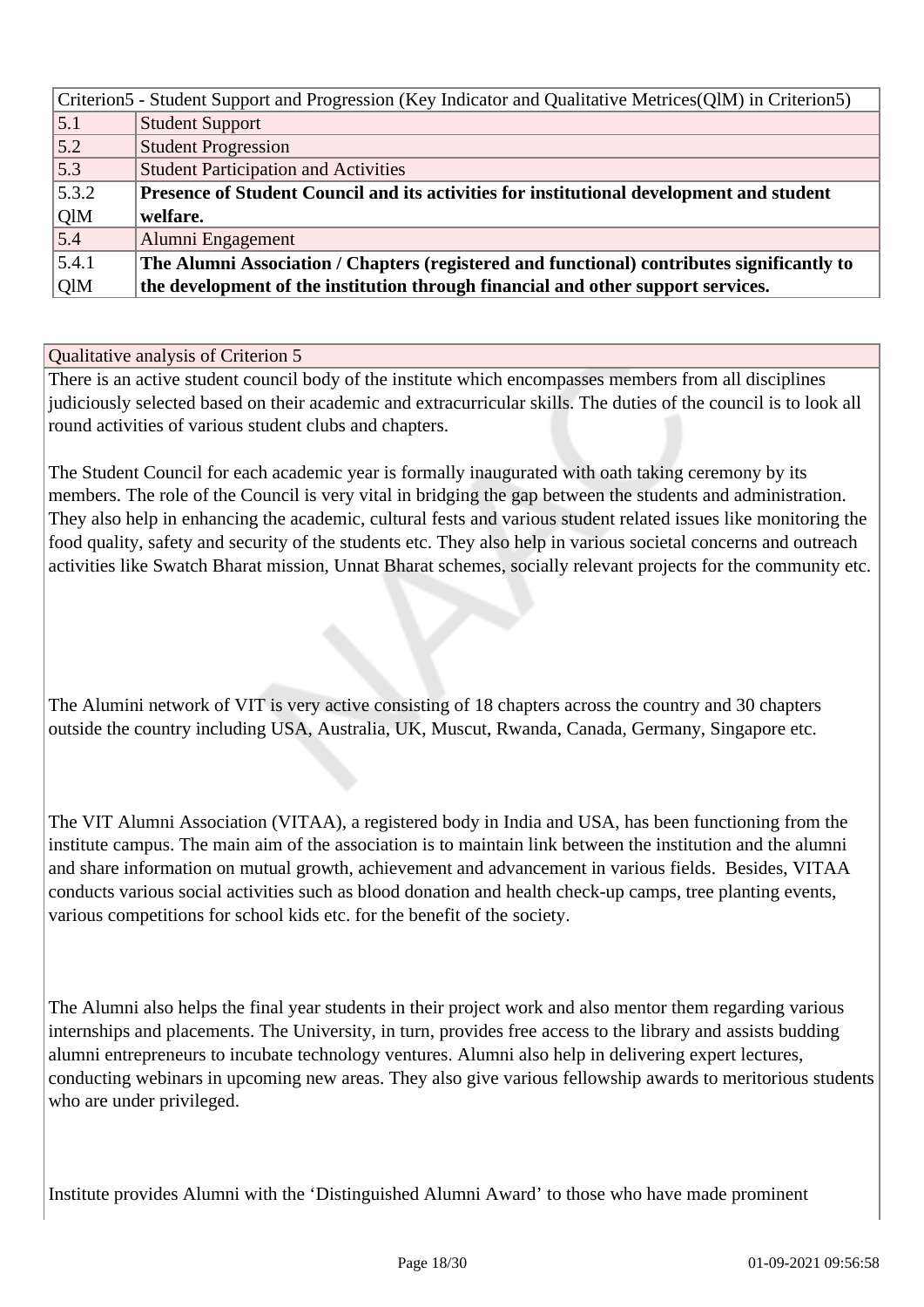contributions to the field of Academics & Research, Corporate Career, Entrepreneurship and Social Development.

Page 19/30 01-09-2021 09:56:58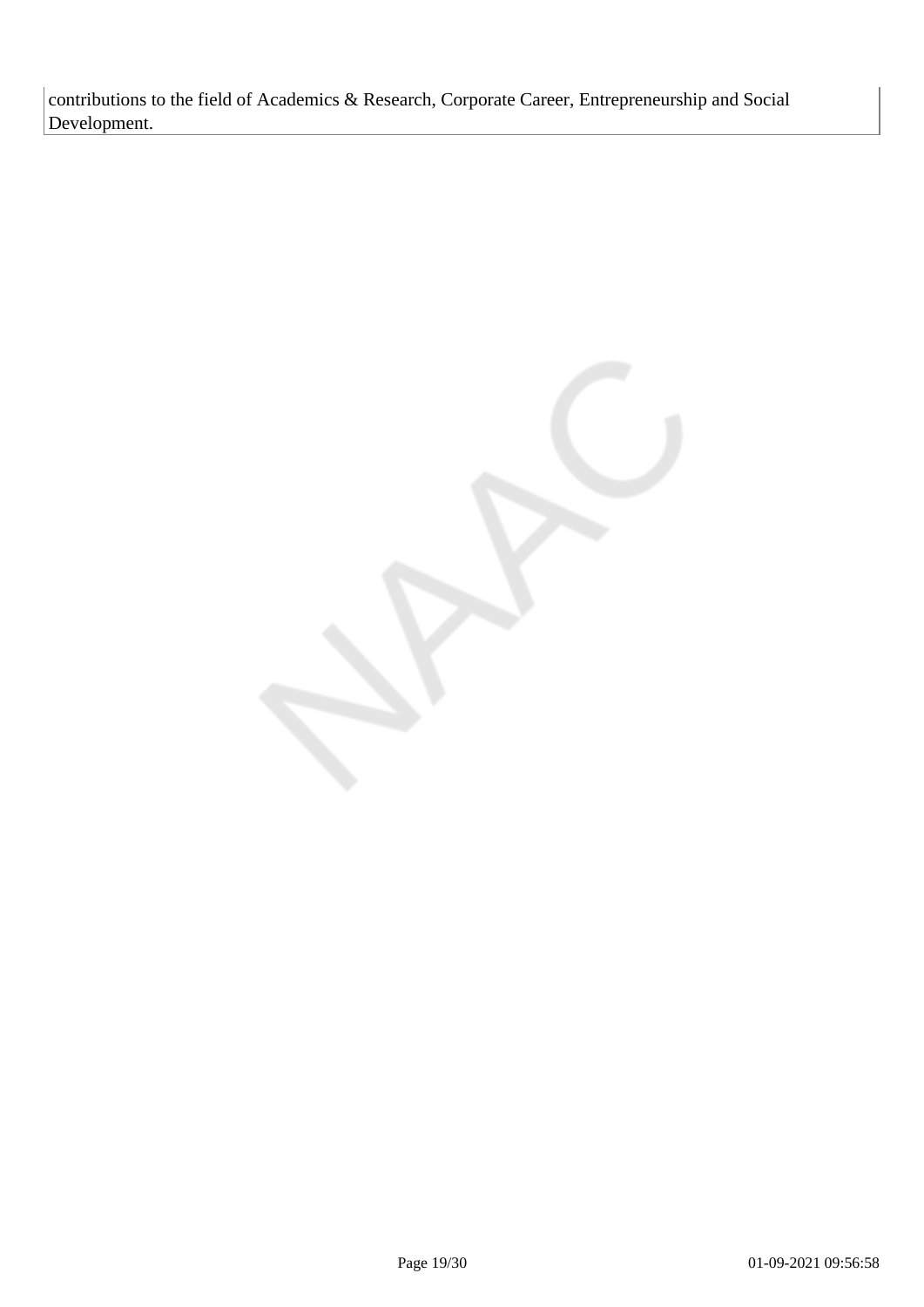| Criterion6 - Governance, Leadership and Management (Key Indicator and Qualitative Metrices(QlM) in        |  |
|-----------------------------------------------------------------------------------------------------------|--|
| Criterion6)                                                                                               |  |
| 6.1<br><b>Institutional Vision and Leadership</b>                                                         |  |
| 6.1.1<br>The institution has a clearly stated vision and mission which are reflected in its academic      |  |
| QlM<br>and administrative governance.                                                                     |  |
| The effective leadership is reflected in various institutional practices such as<br>6.1.2                 |  |
| QlM<br>decentralization and participative management.                                                     |  |
| 6.2<br><b>Strategy Development and Deployment</b>                                                         |  |
| 6.2.1<br>The institutional Strategic plan is effectively deployed.                                        |  |
| QlM                                                                                                       |  |
| 6.2.2<br>The functioning of the institutional bodies is effective and efficient as visible from policies, |  |
| QlM<br>administrative setup, appointment and service rules, procedures, etc.                              |  |
| 6.3<br><b>Faculty Empowerment Strategies</b>                                                              |  |
| 6.3.1<br>The institution has a performance appraisal system, promotional avenues and effective            |  |
| welfare measures for teaching and non-teaching staff.                                                     |  |
| 6.4<br>Financial Management and Resource Mobilization                                                     |  |
| Institutional strategies for mobilisation of funds and the optimal utilisation of resources               |  |
| QlM                                                                                                       |  |
| 6.4.4<br>Institution conducts internal and external financial audits regularly                            |  |
| QlM                                                                                                       |  |
| 6.5<br><b>Internal Quality Assurance System</b>                                                           |  |
| 6.5.1<br>Internal Quality Assurance Cell (IQAC) has contributed significantly for institutionalizing      |  |
| the quality assurance strategies and processes by constantly reviewing the teaching learning<br>QlM       |  |
| process, structures & methodologies of operations and learning outcomes at periodic                       |  |
| intervals.                                                                                                |  |
| 6.5.3<br>Incremental improvements made for the preceding five years with regard to quality (in case       |  |
| of first cycle), Post accreditation quality initiatives (second and subsequent cycles).<br>QlM            |  |

Academic and Administrative Governance of VIT, a deemed to be university is governed by UGC regulations. The statutory bodies of the institute are: Board of Management (BoM), Planning and Monitoring Board, Finance Committee, Academic Council, and Board of Studies, constituted as per the UGC norms.

The proposed content and pedagogy is recommended by the Board of Studies to Academic Council for approval. The approved programmes are explored for implementation by the Planning and Monitoring Board and further taken up with BoM for final approval. Once approved, the programme is further refined based on the feedback by students, teachers and industry experts.

To facilitate research ambience and innovative culture, separate offices of Academic Research and Sponsored Research & Industrial Consultancy are there. These offices in consultation with Research Advisory Committee formulate policies and procedures on all matters related to Research and Consultancy for approval by P&M and BoM.

Another office, Patent Cell facilitates patenting for faculty and students. A unique Innovation Lab functions to promote inter-disciplinary projects. Each course has a separate module to address the current development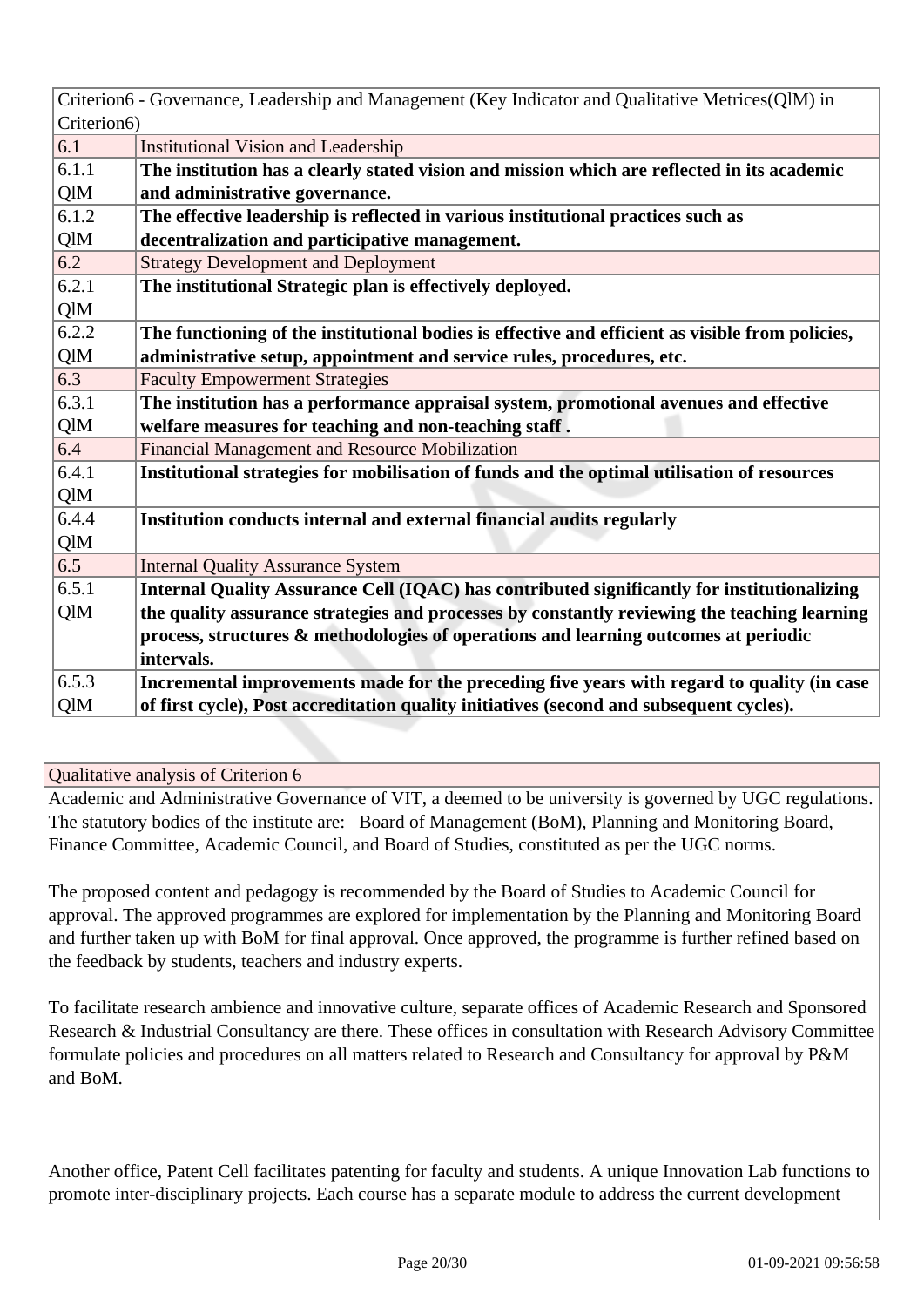connected to the field wherein the participation of industry experts brings out the latest developments. The Schools and Research Centres conduct conference/ symposia/ hackathons for promoting research and innovation.

The HR office explores and recommends welfare schemes like medical benefits, performance incentives, sabbatical leave, on-campus accommodation etc., for faculty and staff. The Academic Staff College organizes relevant training programmes for the professional development of faculty.

The proctoring scheme that operates under office of Students' Welfare helps the students to resolve academic and personal problems. A team of counsellors in the Office of Students' Welfare is also available for psychological counselling.

Collaborative Research is essential for visibility and funding. VIT established the office of International Relations to collaborate with foreign Institutes for research, faculty and student exchange. The office of Sponsored Research & Industrial Consultancy and office of Placement bring in industry collaboration in terms of consultancy, internships and placements. VIT participates in various social welfare schemes targeted towards the community through Centre for Sustainable Rural Development and Research Studies, Universal Higher Education Trust, NSS, NCC, Youth Red Cross and various clubs and chapters. Centre for Disaster Mitigation and Management creates awareness on survival methods during calamities.

The VIT community radio serves the farmers and general public through various interactive programmes.

VIT has adopted decentralization, participative management and empowerment in all academic, administrative, finance, research and outreach activities. The administrative structure reflects completely decentralized system with well-defined roles and responsibilities. VIT provides ample opportunities to its major stakeholders viz. students, faculty, staff, alumni and employers to participate in the development of the institute. The stake holders have representations in all statutory bodies and university level committees / cells. There are 17 Schools and 10 Research Centres headed by Deans and Directors, entrusted with the responsibility of maintaining high standards in academics and research.

Strategic plan has been formulated in tune with the vision of the institute to excel in teaching, research and innovation was chalked out in the year 2016.

After three years, the institute has been chosen as the Institute of Eminence, by the Govt. of India. The salient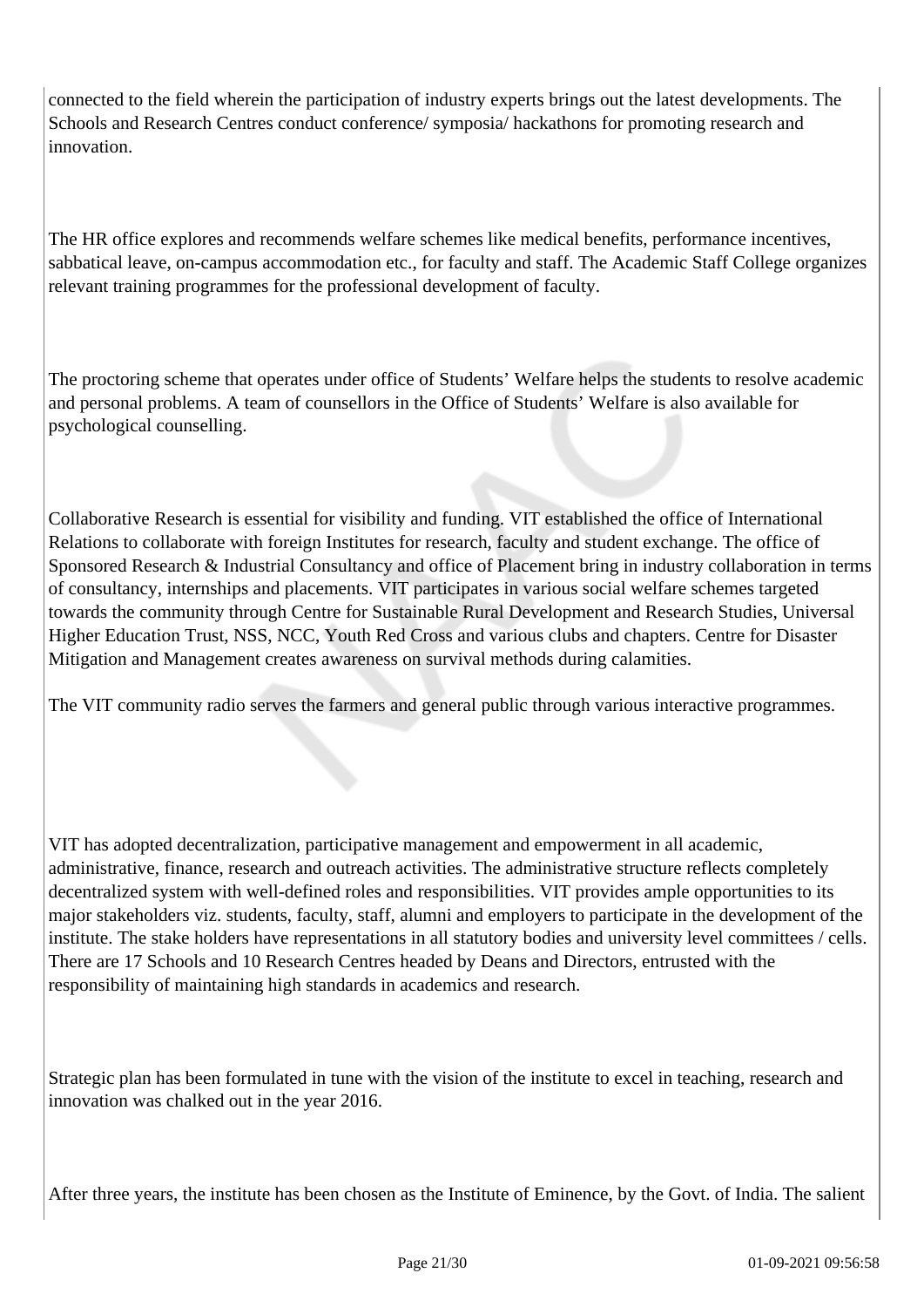features of the strategic plan are deployed by offering more multi- and/or trans-disciplinary programmes and courses in areas; by improving the strength of trained faculty, by increasing global visibility through collaborative activities and enrolment of foreign students; Strengthening centralized instrumentation facilities and undertaking socially relevant applied research. This is done through appropriate action plan and measures, creating conducive research ambience, publishing peer reviewed journals; Special scheme is evolved for inviting international faculty for various academic activities, promoting collaborative Research / Faculty exchange / Student exchange with top foreign universities; Strengthening internships and procuring international projects for joint research.

All the statutory bodies are constituted as per UGC norms, and they meet periodically to formulate polices, critically review the progress made and offer suggestions for institutional development.

The Board of Management (BoM), constituted as per UGC norms, is the apex body which formulates all policies and procedures and provides academic and administrative leadership. The Planning and Monitoring Board translates the strategic vision of the institution into concrete yearly plans and monitors their implementation.

The Academic Council reviews the regulations, curricula and syllabi of various academic programmes.

The Finance Committee approves the budget, monitors the budgeted spending and reviews the internal and external audited reports. It also monitors the resource mobilisation process and ensures allocation of resources for future needs.

The academic and administrative activities are taken care of the statutory officers and the bodies duly constituted.

The institution also has various grievance redressal bodies such as Internal Complaints Committee (ICC) and grievance redressal committees for students, faculty and staff members.

VIT follows performance appraisal system evolved by the Office of Human Resource to assess the performance of teaching and non-teaching staff on an annual basis on a 100 point scale. The employee is given the feedback and suggestions after deliberation in the meeting of Deans and Directors chaired by Vice Chancellor. Outstanding performance by a staff member is reckoned for fast track promotions. Appropriate social security and welfare measures are provided to the employees. An incentive of one month salary is given for outstanding performance. Seed money is also provided for research by faculty members.

The institute follows the systematic procedure to mobilize resources and utilizes the fund for its activities by collection of tuition fees. The financial transactions are transparent as payment through cash is completely done away with. Additional resources are generated through consultancy, funding of the research projects from various national and international institutions and entrepreneurs. Further some of the patents which are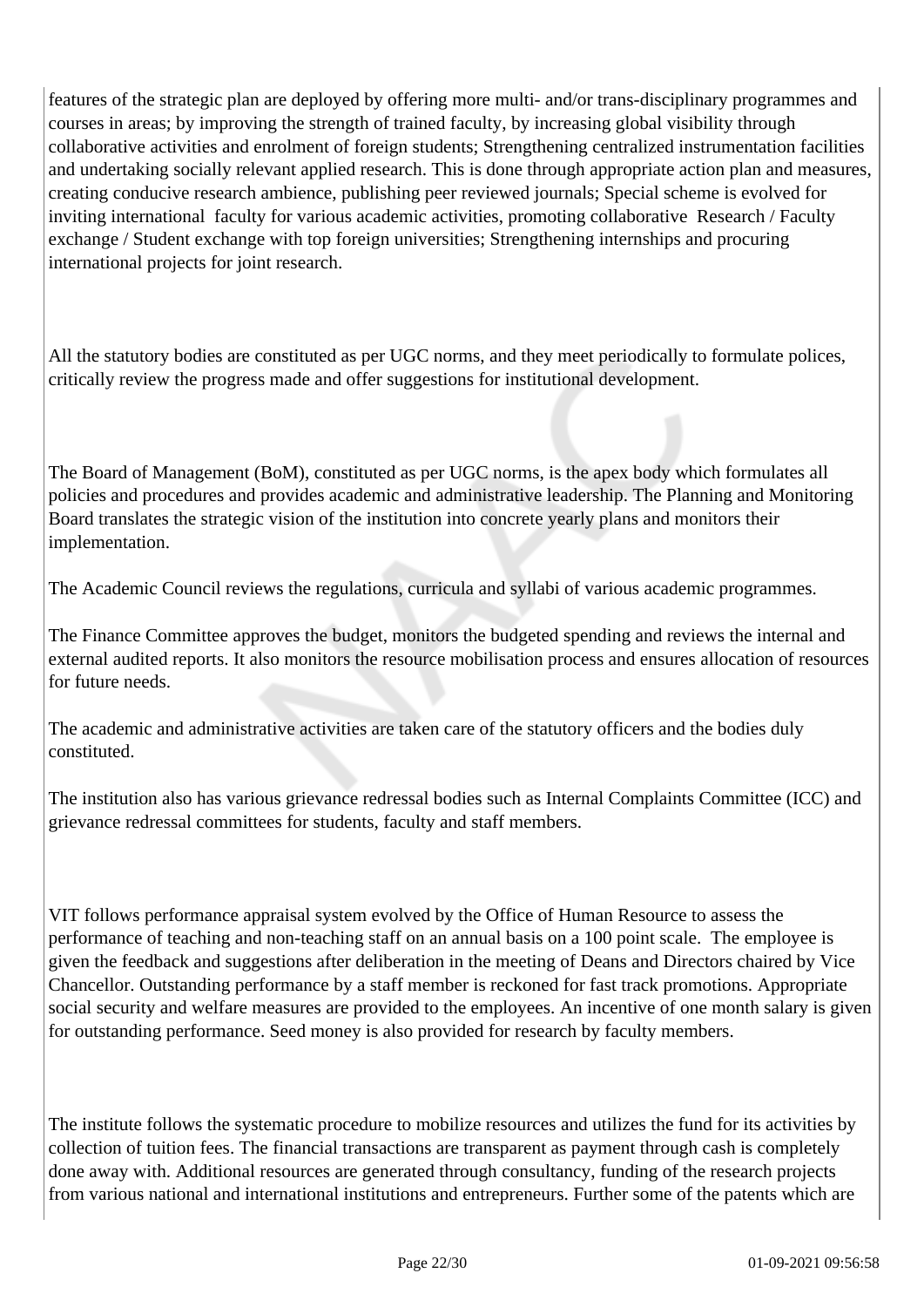converted into commercial products add to the revenue.

The institution has a provision for creating Endowments by philanthropist and entrepreneurs.

Funds are also generated by facilitating incubation / start-ups to utilise the infrastructure available and expertise from the faculty. Alumni also collaborate in corpus generation.

The Institute follows the mercantile system of accounting and complies with the guidelines and Indian Accounting Standards (Ind AS) recommended by the Institute of Chartered Accountants of India. It has a well laid down internal control mechanism by internal auditors, audited independently every quarter, apart from in depth annual statutory audit carried out by reputed external auditors. Periodical monitoring of expenditure, compared with the approved budget, is carried out. Both internal and external audits are conducted and objections raised are well taken care off.

Institutionalizing Experiential Learning Since 2010, VIT has been extensively followed. The Project Based Learning pedagogy is adopted and reviewed by IQAC. The institution allocates appropriate annual budget for organising activity based learning.

To promote experiential learning, schemes such as Summer Research Grant Programme and Fast Track Research Initiative are floated.

The IQAC institutionalizes the process of reviewing the teaching-learning process through Student Quality Circle Meetings (QCMs), Students' end semester feedback, Outgoing students' survey and academic audit. Periodic academic audit is conducted and suggestions are implemented.

The institution undertook a major curriculum revision exercise in 2015 and introduced the Curriculum for Applied Learning. VIT has introduced digital tools and platforms in all aspects of teaching-learning and evaluation. Deployment of custom-developed comprehensive learning management system is done.

Administration and examination sections are digitised. Examination reforms include allocation of 60% weightage for continuos assessment and 40% of End semester examination. Awards are instituted to encourage research publications, patents and book publication.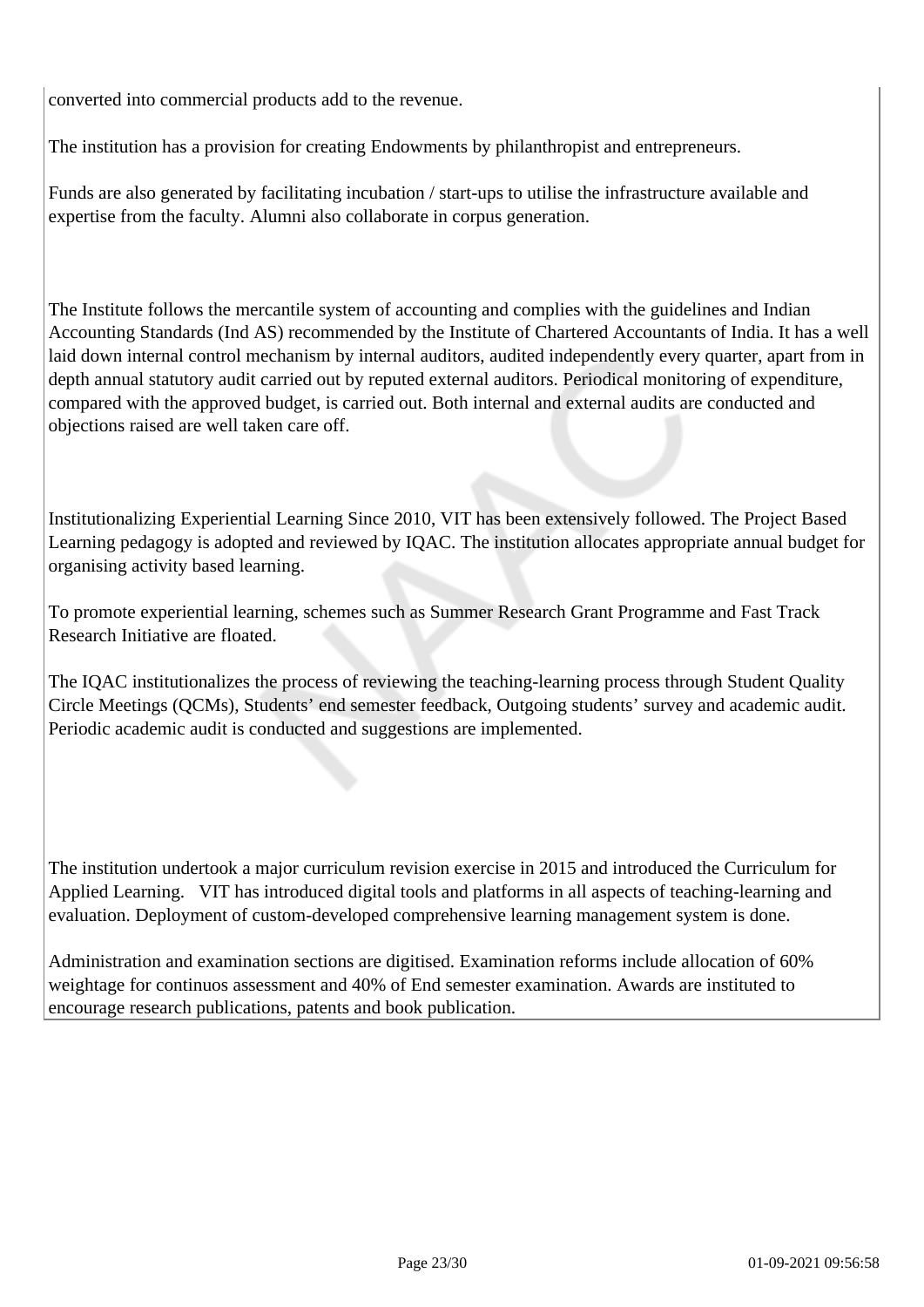|             | Criterion7 - Institutional Values and Best Practices (Key Indicator and Qualitative Metrices(QlM) in |  |
|-------------|------------------------------------------------------------------------------------------------------|--|
| Criterion7) |                                                                                                      |  |
| 7.1         | <b>Institutional Values and Social Responsibilities</b>                                              |  |
| 7.1.1       | Measures initiated by the Institution for the promotion of gender equity during the last five        |  |
| QlM         | years.                                                                                               |  |
| 7.1.3       | Describe the facilities in the Institution for the management of the following types of              |  |
| QlM         | degradable and non-degradable waste (within 500 words)                                               |  |
|             |                                                                                                      |  |
|             | • Solid waste management                                                                             |  |
|             | • Liquid waste management                                                                            |  |
|             | • Biomedical waste management                                                                        |  |
|             | • E-waste management                                                                                 |  |
|             | • Waste recycling system                                                                             |  |
|             | • Hazardous chemicals and radioactive waste management                                               |  |
| 7.1.8       | Describe the Institutional efforts/initiatives in providing an inclusive environment i.e.,           |  |
| QlM         | tolerance and harmony towards cultural, regional, linguistic, communal socioeconomic and             |  |
|             | other diversities (within 500 words).                                                                |  |
| 7.1.9       | Sensitization of students and employees of the Institution to the constitutional obligations:        |  |
| QlM         | values, rights, duties and responsibilities of citizens (within 500 words).                          |  |
| 7.1.11      | Institution celebrates / organizes national and international commemorative days, events             |  |
| QlM         | and festivals (within 500 words).                                                                    |  |
| 7.2         | <b>Best Practices</b>                                                                                |  |
| 7.2.1       | Describe two best practices successfully implemented by the Institution as per NAAC format           |  |
| QlM         | provided in the Manual.                                                                              |  |
| 7.3         | <b>Institutional Distinctiveness</b>                                                                 |  |
| 7.3.1       | Portray the performance of the Institution in one area distinctive to its priority and thrust        |  |
| QlM         | within 1000 words                                                                                    |  |

The two of the core values of the institution are "Social Development" & "Respect for All" of Vellore Institute of Technology. Concrete action plans are in place to establish and promotion of gender equity. The institution picks up the topper boy and girl from each district of Tamil Nadu to provide free education. Women are encouraged to participate in all its activities, the institution ensures. Gender sensitization is imparted to the students through appropriate courses in the curriculum. Safe environment is created for lady students and employees so that they can pursue their academic act research activities without hindrance by adopting measures like providing safe transport to lady students during night hours, installing CC cameras throughout the campus, employment of adequate number of female security guards, etc. Self-defense training is given to female students and they are encouraged to take part ins sports and games. Lady students are provided with the services of professional counsellors to equipment in competing for campus selection is dream companies. Workshops on prevention of sexual harassment in workplaces are organized to create awareness about rights and obligations. The Institution has successfully created a gender-sensitive ambience ensuring respect and dignity for female folk on the campus.

Organic and green recyclable wastes are collected in bins differently coloured from homes, hostels and canteens and are composted along with garden waste. Recyclable waste are sold to vendors for recycling. Sanitary waste is given to a certified agency on alternate days for incineration. Sewage water treatment plants are in place and treated water is recycled for sanitary and gardening purposes. The sludge is also composted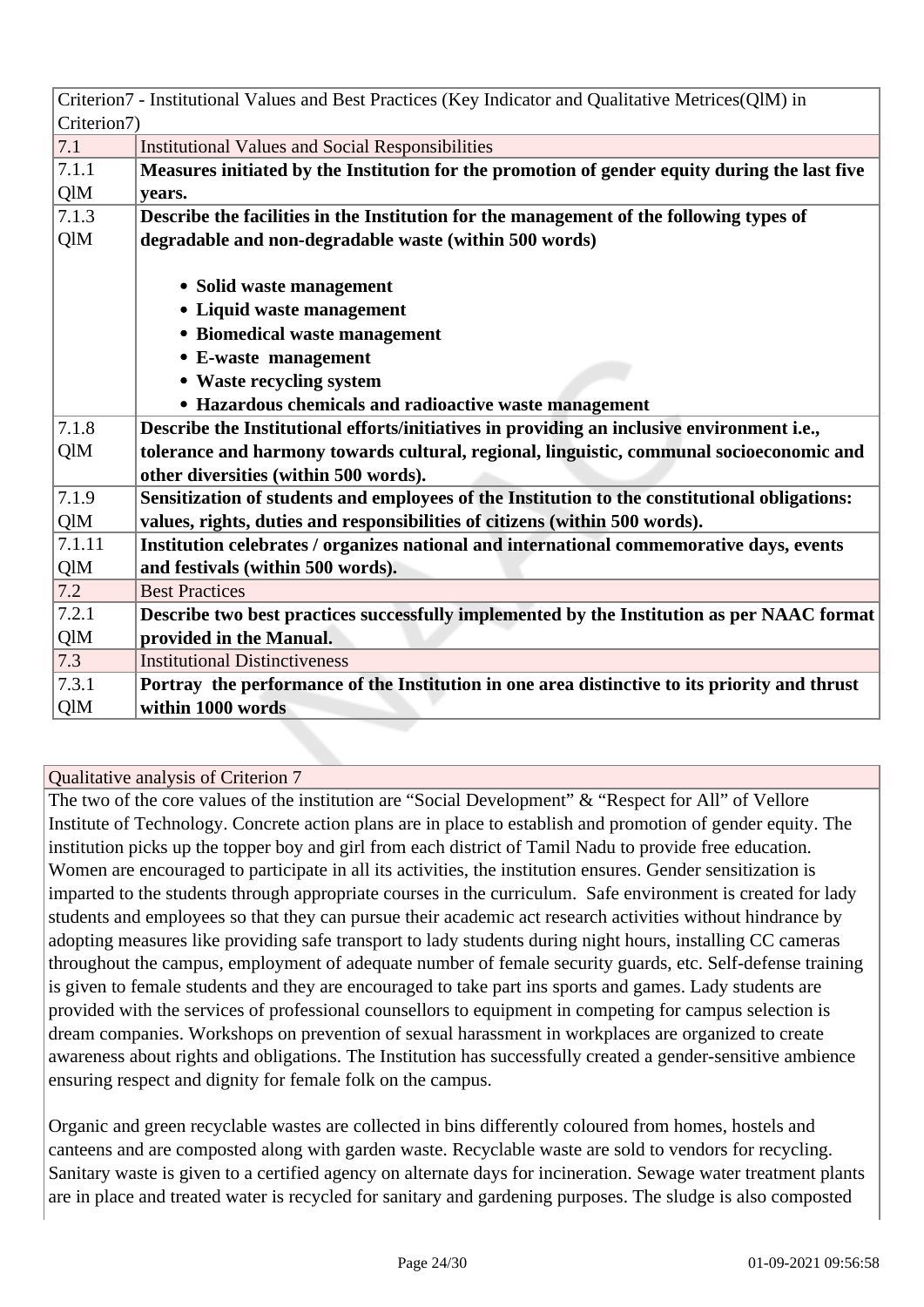and used as manure for the gardens. The biological wastes are safely disposed through 'Ken Bio links Pvt. Ltd'. E-wastes are regularly collected from source points and sent to e-waste storage area. Then it is sent to M/s Veltech systems, Chennai, an authorised agency to collect e-wastes. Hazardous chemicals waste is treated and discharged to the water treatment plant. Silica gel is widely used in TLC column is sent to the recycler. Strong acids and bases are neutralized and disposed to the water treatment plant. All equipment using radioactive elements for their functioning are carefully salvaged as per the instructions in respective manuals. Institution doesn't explicitly use radioactive materials in its research.

The institution has successfully created a home away from home for the diverse student and staff members. This is reflected in the fact that never there was a campus unrest. The promotion of cultural diversity and harmony is reflected in organisation and celebration of festivals involving people of different cultures and religions. This enables in internalising religious tolerance and promotion of harmony on the campus. Activities are arranged give an opportunity to diverse population to portray their language skills showcase their cultures. These programs by students of various nationalities, is a magnificent display of the diverse international culture. An annual event "AIKYA" is organised to showcases the vast heritage of India and its various cultures reflecting unity in diversity. In AIKYA, students from different states of India parade in their traditional costume depicting the rich cultural heritage and diversity of different states. Forums are provided to exhibit the fine music and art forms by groups belonging to different languages and cultures. No effort is spared to achieve the motto "A Place to Learn, and A Chance to Grow" through the holistic development of integrated personality of the students.

To inculcating Constitutional and Social responsibilities the institution organizes various events towards this objective by organising various activities like model United Nation , Voter Awareness program", discussion on Annual Union Budget, etc. The vibrant student clubs undertake discussion on issues for understanding constitutional values of respect for fundamental rights and discharging of duties imposed by the Constitution. Programmes are adopted to promote linguistic and cultural plurality. To promote social commitment, visits are arranged to orphanages and old-age homes and blood donation camps are periodically arranged. The practice of adoptating under the Unnat Bharat Abhiyan (UBA) and working for the development of these villages through the active involvement of students is in place. Awareness about substance abuse is also created.

The institution organizes national and international commemorative days, festivals and events like Thai Pongal, Pahela Baishakh, Bihu, Ugadi, Gudhi Padva, Onam, Navaratri, Eid and Christmas with fervors and joy. Teachers' Day, World Tourism Day, International Women's Day, International Yoga Day, International Day of Happiness, its are celebrated by organising meaningful activities suited to the occasion. The national festivals of Republic Day and Independence Day celebrations with patriotic fervour. To keep the values of freedom struggle alive the 75th year of "Quit India Movement" and 70th year of India's Independence were observed. The institute also celebrates annually, the following birth /death anniversaries of the prominent Indian personalities like Mahatma Gandhi Jawaharlal Nehru Swamy Vivekananda A. P. J. Abdul Kalam Ambedkar Jayanthi Thiruvalluvar Day in the poet's honour Perarignar Anna Thanthai Periyar Thiru K Kamaraj M. G. Ramachandran M. Varadarasanar Shri C. Rajagopalachari and iconic others. The Engineers' day, Vishvakarma day, Ramanujam day are also observed.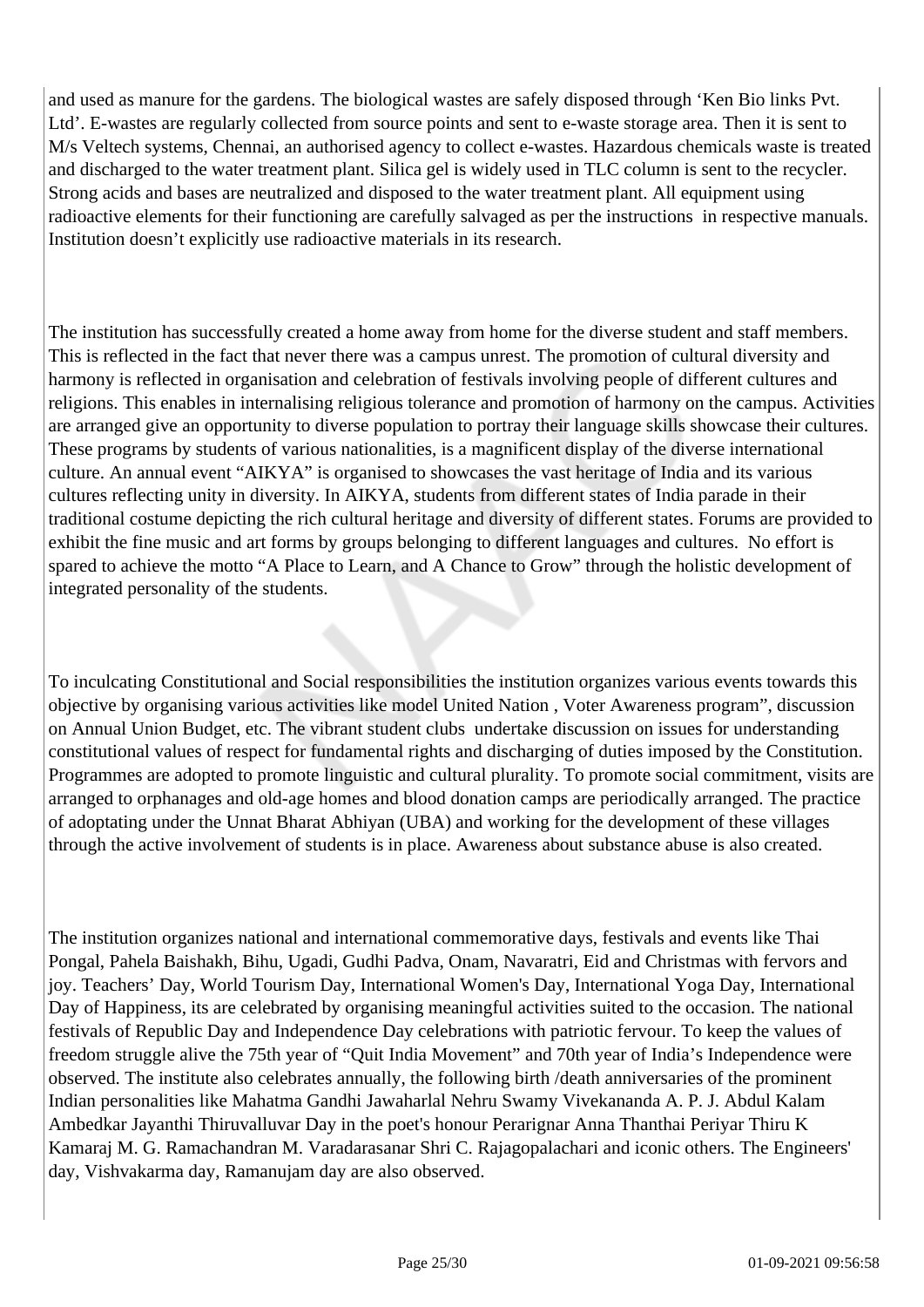- 1. INDUSTRY INTEGRATION INTO ACADEMIA is an initiative undertaken with the objectives to fill the gaps between the needs of the industry and the curriculum offered; to foster networking and exchange of knowledge between practicing engineers/managers/scientists/technocrats/professionals, faculty members and students; to keep pace with the trends and disruptive changes taking place in industry; to have an exposure to industrial problems and practices; to deploy academic expertise for industrial problem solving. The Context Lack of substantial integration with industry and other stakeholders in India by the adoption of innovative strategies to face the mammoth global challenges. Research is undertaken with an inclination towards industry. However, several basic issues in industry are not adequately addressed. The collaborative and cooperative research with industry has resulted in generation of intellectual Property and its translation into industrial realization. The Practice The inclusion of 8th-Module - Industry Guest Lecture- in all the courses has led to strong interactions between the institute and industry. From the Technical Answers for Real word Problems course, the students are able to apply their subject knowledge to real-world problems of the industry. The projectbased internships is a good learning process which brings new perspectives and is up-to-date with the industry trends. Learning is enabled through 15 industry-sponsored labs, through interaction and working methods. Regular industry conclave meetings further strengthen the learning process. Periodic industry visits help students to update their understanding of the subject and the industry practices in each domain. "Preparing and inspiring student minds" (PRISM) is an innovative project experience organized in collaboration with Samsung. Industries like Honeywell, JCI, Microsoft, Texas instruments innovation challenge, Makeathon, Codeathon, Buildathon and Hackathon activities are regularly conducted in VIT to address real-world problems. Industry mentors help our students through various entrepreneurship camps Innovative project collaboration between industry and VIT is done through cooperative knowledge creation and exchange. There is manifest of evidence of success of these programmes in the placement interviews and recruitments; awards received. Industry participation in academics in the form of special lectures has resulted in 169 consultancy projects in the last five years. Industry linkages have paved the way for 1926 project-based internships in prestigious companies. Industry participation in academics has facilitated 298 patents published in the last 5 years. The start-ups that have come up further manifest the success of this activity.
- 2. SOCIETAL ENGAGEMENT TOWARDS SUSTAINABLE DEVELOPMENT is a practice embarked upon with the objectives to expose the agrarian community to the latest scientific and technological advancements in the field to improve agriculture productivity; to develop technical skills of the youth to enhancing employability; to afford equal opportunity to the economically backward rural students to access higher education; to inculcate a culture of hygiene and cleanliness among the rural population in consonance with the government initiatives; to make Vellore city greener. To contribute to the development of Vellore and it surrounding areas, the institution is implementing various measures to uplift the quality of life of rural mass in and around Vellore. In this direction, the institution has been organizing many programmes including Agri-Expo (Uzhavar Kalanjiyam) every year. A large number of programmes are implemented through its Centre for Sustainable Rural Development and Research Studies and student clubs and chapters. Under "Green Vellore" Project VIT has taken up the task of making Vellore a clean and green city by massive tree planting activities and adopting clean Palar river project involving regeneration and restoration. The Centre for Sustainability Rural Development and Research Studies of VIT mainly aims on skill development training programmes for unemployed youth. In addition, VIT has implemented 67 societal outreach programmes. The evidence of success is reflected in the following stories: (i) So far, 659 students have benefitted through the STARS programme since the inception of the scheme, of which 533 students are first generation graduates. All the benefitted students have been successfully placed and have been reciprocating to the society in return. Several of them have secured covetable positions abroad. (ii) "Green Vellore" project has resulted in a substantial increase in the number of trees throughout the district. (iii) VIT has conducted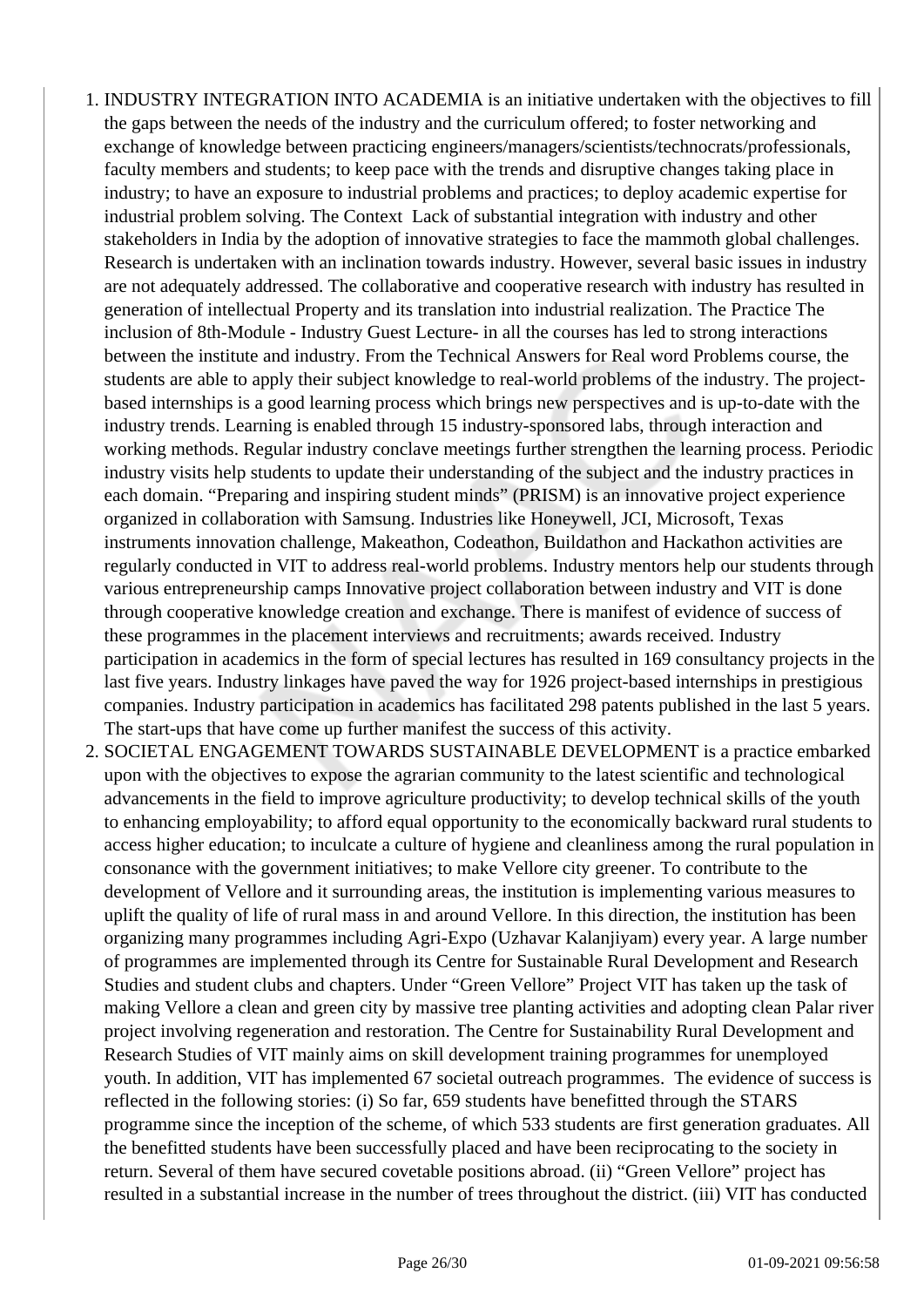35 training programmes in 21 different trades resulting in many of the beneficiaries becoming entrepreneurs. (iv) Farmers are facilitated to become entrepreneurs.

Inculcation of research culture at grassroots level is what VIT has done and can be seen in all their endeavours, right from UG level to sponsored research.

To achieve this the curriculum is reoriented and research bent of mind is inculcated in the graduate and post graduate students by training them to write research proposals as part of program requirements also for the purpose of submitting to funding agencies. The Institution provides appropriate mentorship and provides seed money in this direction. This has resulted in a vibrant incubation centre which is a cradle of application of knowledge for inventing instruments and tools for social, agricultural and industrial application.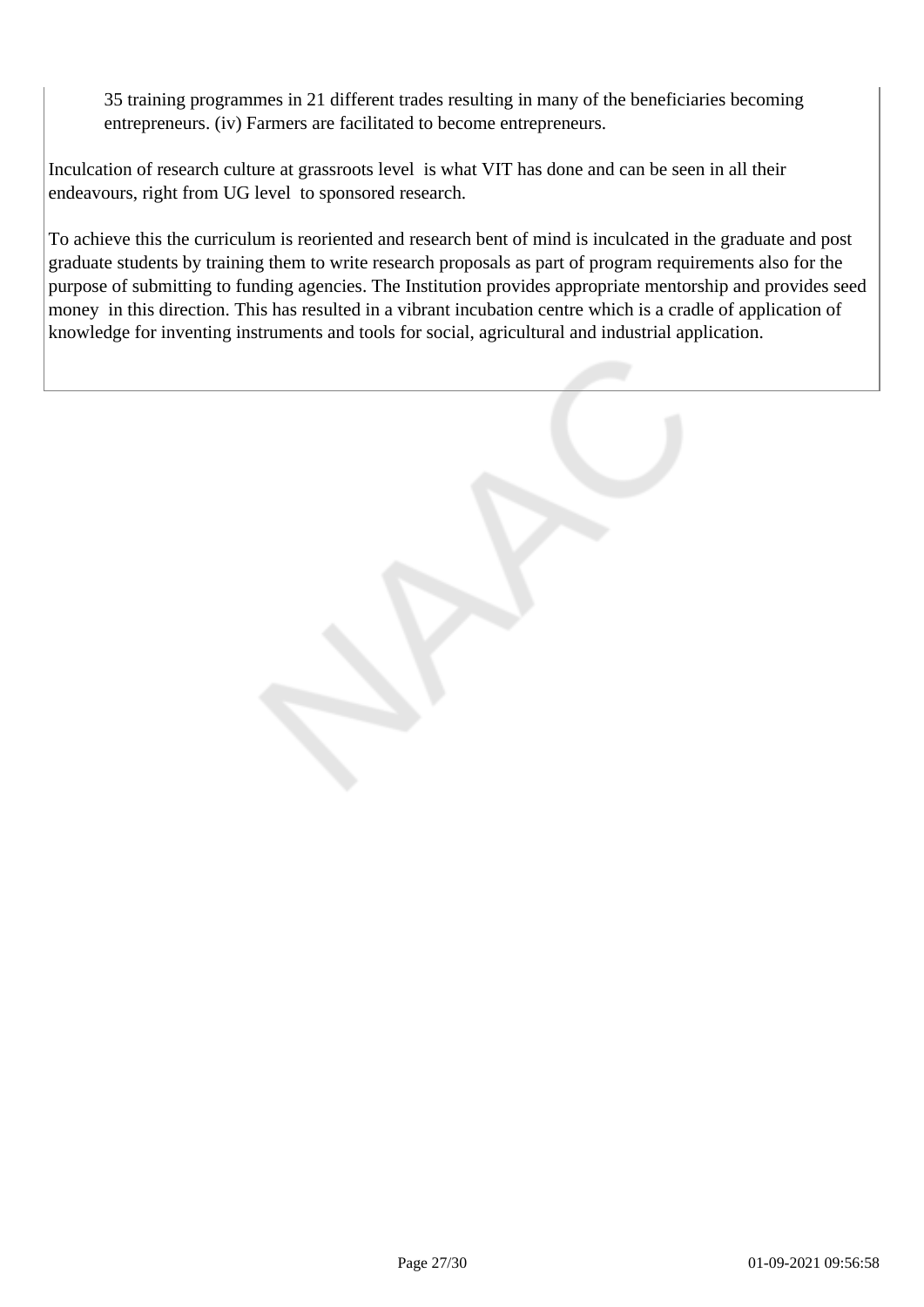#### Section III:OVERALL ANALYSISbased on Institutional strengths.Weaknesses,Opportunities & Challenges(**SWOC)(up to 500 words)**

#### **Strength:**

- Student centric teaching learning process.
- Very Good research and innovation environment.
- Qualified and committed faculty with good diversity in specialization.
- State-of-the-art infrastructure.
- Good National and international collaboration

#### **Weaknesses:**

- Less number of international and reputed faculty
- Less number of sponsored research and consultancy.
- No coomercialization of IPR
- Limited student incubation.
- Quality of incoming students

#### **Opportunities:**

- Academia-Industry joint research and product development.
- Solving Societal problems and issues.
- Alumni engagement.
- Mentoring institutions of the region.
- Implementation of National Education Policy.

#### **Challenges:**

- Enhancing international ranking
- More Internatioalization
- Joint programmes wit Industries.
- Resource mobilization for sutained growth.
- Development of Effective Online Programmes.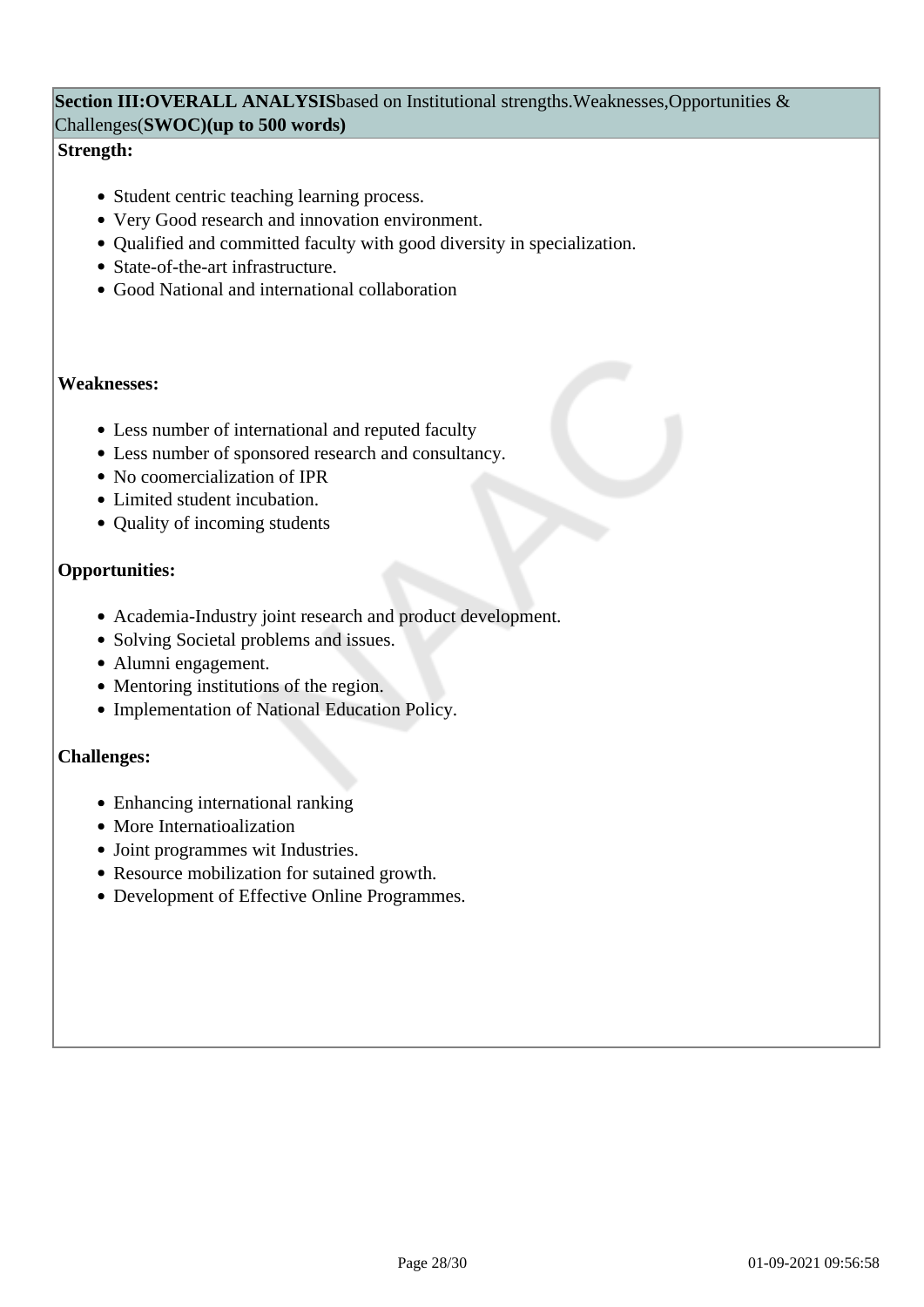#### **Section IV:Recommendations for Quality Enhancement of the Institution**

(Please limit to **ten major ones** and use telegraphic language) (It is not necessary to indicate all the ten bullets)

- The design of curriculum and evaluation of teaching and learning should be collective responsibilities of faculty teaching that subject in individual department.
- At least 15-20% of eminent (iconic)faculty world wide should be identified and appointed which will in turn mentor the other faculty so as to improve the quality of Teaching and Research.
- A QIP like facility should be developed in VIT which will give opportunities for the faculty of other institutes to come and get the benefit of VIT learning & Research environment.
- NBA accreditation should be done for at least 50% of departments
- Faculty should develop MOOC courses in their area of expertise. At least two MOOC courses per department should be prepared and made available before the next NAAC visit.

#### **I have gone through the observations of the Peer Team as mentioned in this report**

**Signature of the Head of the Institution**

**Seal of the Institution**